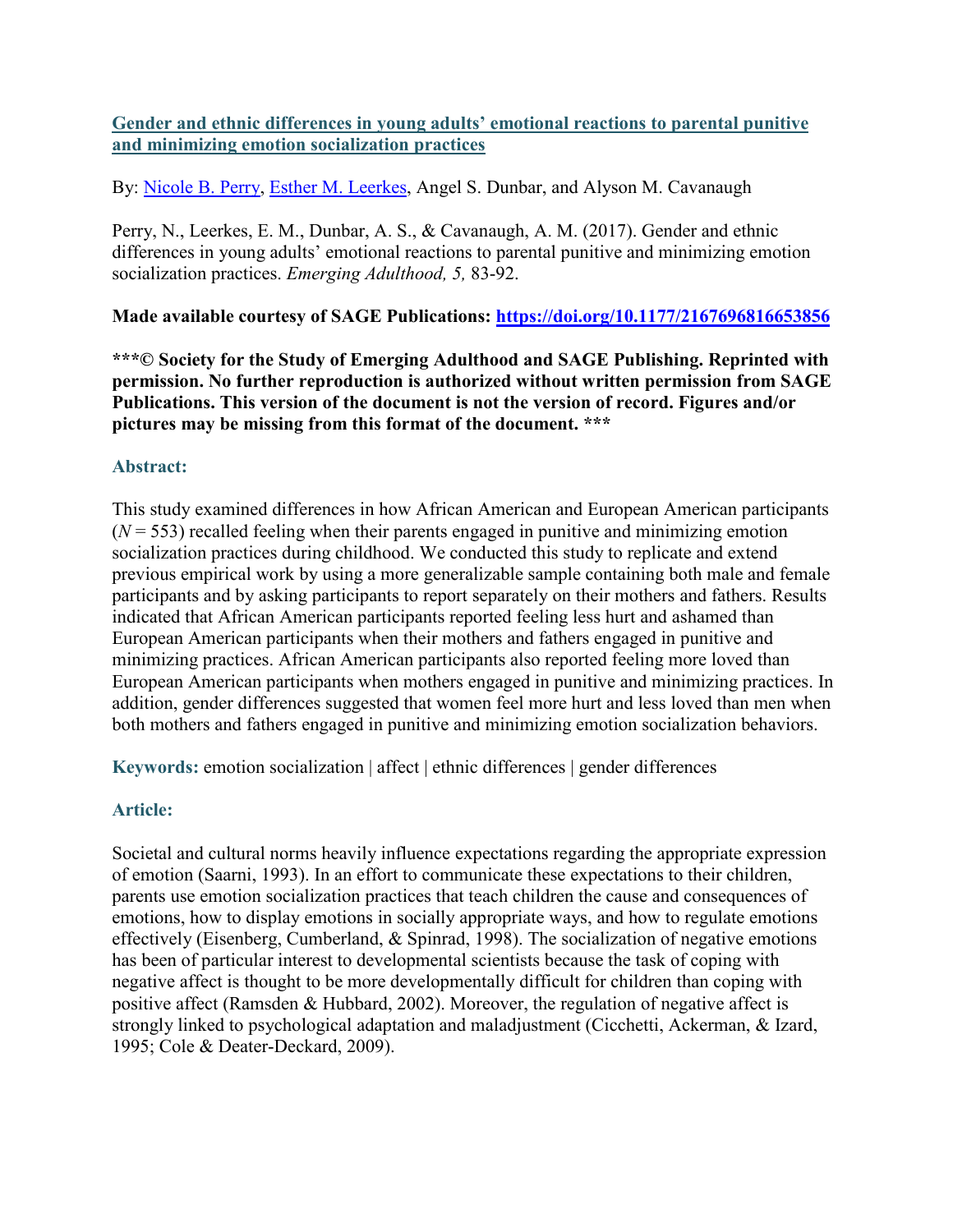Parents use a variety of emotion socialization techniques when responding to their children's negative emotional displays. Previous research, however, has indicated that punitive and minimizing reactions, in which parents punish their children for displaying negative emotion or minimize the significance of their negative feelings, may hinder children's later social and emotional functioning. Punitive and minimizing responses are believed to be particularly problematic because these parental reactions communicate that expressions of negative emotion are unacceptable and focus on suppressing negative affect (Gottman, Katz, & Hooven, 1996; Jones, Eisenberg, Fabes, & MacKinnon, 2002). When parents encourage the suppression of negative affect, they pass up the opportunity to teach children problem-solving skills for effectively coping with negative emotional experiences. These missed opportunities may then impede children's later ability to autonomously regulate their emotions in socially acceptable ways (Denham, Mitchell-Copeland, Strandberg, Auerbach, & Blair, 1997; Jones et al., 2002).

Theoretical and empirical work has suggested that punitive and minimizing parental emotion socialization responses may increase children's personal distress, which has been shown to be associated with children's use of inappropriate self-regulation strategies (i.e., seeking revenge, displaying physical aggression, or running away from situations that involve negative affect; Eisenberg et al., 1998; Eisenberg & Fabes, 1994; Eisenberg, Fabes, Carlo, & Karbon, 1992; Eisenberg, Fabes, & Murphy, 1996; Eisenberg, Fabes, Schaller, & Carlo, 1991). Children's lack of effective emotional coping may subsequently contribute to externalizing behavior problems over time (Morris, Silk, Steinberg, Myers, & Robinson, 2007). It has also been hypothesized that children may interpret punitive and minimizing parenting behaviors as harsh, judgmental, or critical which may undermine their sense of self (Morris et al., 2007; Thompson & Meyer, 2007). A diminished sense of self may in turn result in increased internalizing symptoms such as depression or anxiety (Garside & Klimes-Dougan, 2002).

A number of studies have found associations between punitive and minimizing emotion socialization practices and maladaptive outcomes. For example, minimization responses have been linked with children's increased anger, sadness and fear, low social competence, and decreased popularity (Denham, Bassett, & Wyatt, 2007; Eisenberg et al., 1992, 1996). Punitive parental responses have been associated with avoidant coping, decreased social skills, and externalizing and internalizing problem behaviors (Eisenberg et al., 1992, 1999; Hastings et al., 2008; Klimes-Dougan et al., 2007; O'Neal & Magai, 2005). Importantly, however, with the exception of the study by O'Neal and Magai (2005), these studies have been conducted with samples composed primarily of European American participants.

More recent work investigating ethnicity as a moderator in the association between punitive and minimizing practices and children's social and emotional functioning indicated that a different pattern may exist for African American and European American families (Leerkes, Supple, Su, & Cavanaugh, 2013; Montague, Magai, Consedine, & Gillespie, 2003; Nelson et al., 2013). Specifically, Montague, Magai, Consedine, and Gillespie (2003) found that the association between remembered punitive emotion socialization in childhood and insecure adult attachment was significantly stronger for European American adults than African American adults. Further, remembered parental emotion minimization in childhood was associated with depressive symptoms for European American women but not African American women (Leerkes et al., 2013). In a study examining the relation between mothers' responses to their children's negative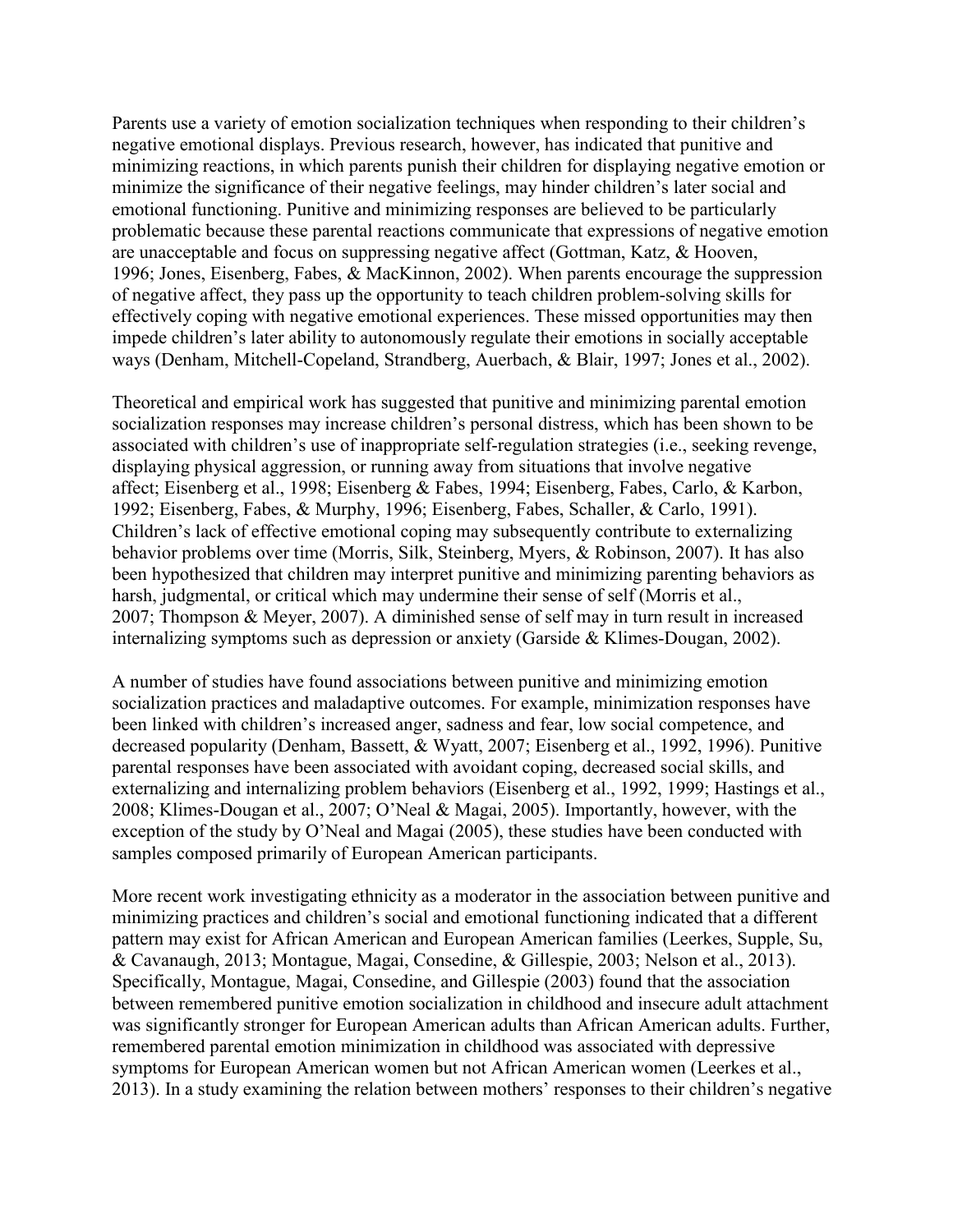emotions and teachers' reports of children's academic performance and social–emotional competence, African American children whose mothers encouraged them not to express their negative emotions were rated as more socially and emotionally competent by their teachers; this association was not evident for European American children (Nelson et al., 2013). Similarly, Smith and Walden (2001) found that mothers' punitive and minimizing reactions to negative emotions were associated with less aggression in the classroom in a sample of preschool-aged African American boys. Taken together, these studies suggest that punitive or minimizing emotion socialization practices may not relate to child outcomes the same way across European and African American families. Some punitive and minimizing responses may in fact be adaptive for African American children. Thus, we opt not to use the term nonsupportive to describe these practices, even though that is common practice in the field (DeBoard-Lucas, Fosco, Raynor, & Grych, 2010; Eisenberg & Fabes, 1994; Shaffer, Suveg, Thomassin, & Bradbury, 2012).

Multiple mechanisms that explain the differential effect of punitive and minimizing emotion socialization responses on subsequent socioemotional adjustment for African American and European American children have been suggested (Morelen & Thomassin, 2013). African American and European Americans have different sociocultural experiences and expectations that influence how they interact in social situations (Cole & Tan, 2007; Ogbu, 1981). For example, negative emotional displays from African Americans are more likely to be viewed as aggressive and threatening from the majority culture (Kang & Chasteen, 2009; Stevenson, Herrero-Taylor, Cameron, & Davis, 2002). Thus, African Americans may develop highly nuanced emotion socialization practices in response to racial discrimination such as discouraging the expression of negative affect in certain situations.

It is possible that punishing and minimizing emotional displays are employed by African American parents as a way to intentionally protect children from racism by teaching them to minimize negative emotional displays in mixed-race settings to reduce the chances they will be viewed in a threatening manner (Odom, Garrett-Peters, & Vernon-Feagans, 2014). And indeed, punitive and minimizing parental responses that discourage the expression of negative emotion are more common in African American families than European American families (Halberstadt, Craig, Lozada, & Brown, 2011; Leerkes & Siepak, 2006; Montague et al., 2003; Nelson et al., 2013). If African American children are able to recognize the negative societal consequences of displaying negative emotions (i.e., racism and discrimination), children may interpret their parents' attempts to discourage negative emotional expression as protective and may view parents' punitive and minimizing behaviors as evidence of love and concern, a feeling that should be reinforced by the within-group normativity of these behaviors. In contrast, European American children often do not face the same consequences for displaying negative emotions, and punitive and minimizing emotion socialization practices are less common in European American families. Therefore, European American children may perceive punitive and minimizing emotion socialization behaviors as evidence that parents did not understand their feelings or that they do not care about their emotions. This interpretation may then lead to feelings of hurt and shame (Leerkes et al., 2013; Montague et al., 2003). Taken together, this work suggests that one explanation for the mixed findings regarding emotion socialization and developmental outcomes across African American and European American samples is the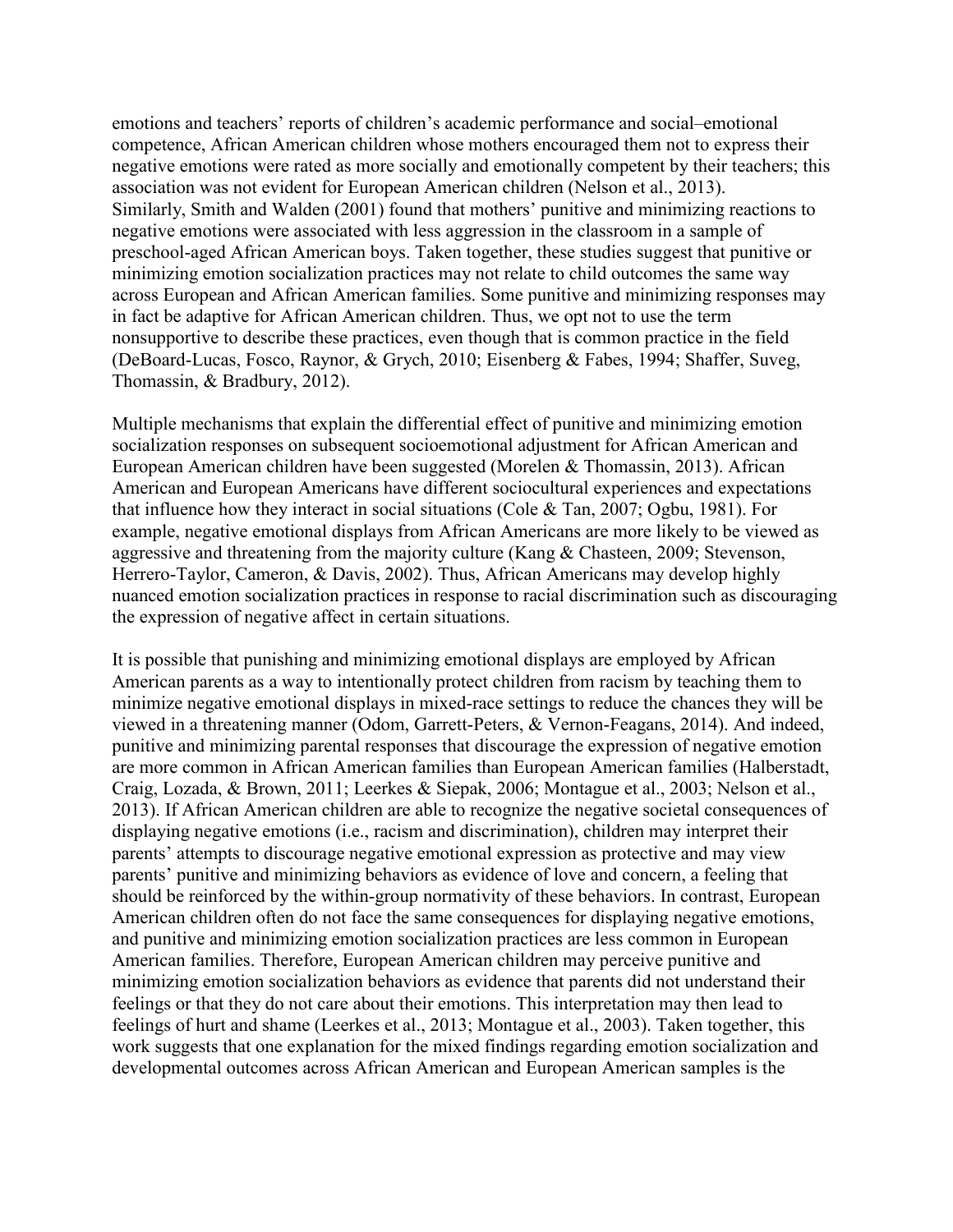interpretation of the meaning behind these behaviors as a result of different experiences associated with racism, discrimination, and White privilege.

To date, one study has tested this hypothesis. Leerkes, Supple, and Gudmunson (2014) examined ethnic differences in the extent to which adult women recalled feeling loved, hurt, and ashamed when their parents engaged in punitive, minimizing, teasing, and ignoring emotion socialization practices during childhood. They found that African American women reported feeling more loved, less hurt, and less ashamed than European American women when their parents engaged in these emotion socialization practices during times of distress. Although this study was an important first step in investigating differential emotional reactions of punitive and minimizing emotion socializations behaviors across ethnicities, it had a number of limitations.

Similar to most previous work aiming to strengthen our empirical understanding of emotion socialization, the study by Leerkes and colleagues (2014) did not address the important role of child and caregiver gender on emotion socialization interactions. Researchers have underscored the importance of considering the influence of child gender on emotion socialization and have suggested that future work consider the role of fathers when evaluating emotion socialization contexts surrounding children's development (Morelen & Thomassin, 2013). However, the sample collected by Leerkes and colleagues (2014) was composed only of first-time expectant mothers and did not differentiate between their mothers' and father's emotion socialization behaviors. Therefore, the first aim of the current study was to replicate the work conducted by Leerkes and colleagues (2014) with a larger more generalizable sample including both male and female participants.

The second aim of the current study was to examine whether men and women differed in their emotional reactions to punitive and minimizing emotion socialization behaviors. Gender differences in emotional reactions to emotion socialization strategies may result from differing interpretations and feelings men and women have about the parenting they receive. Previous work has found that boys and girls expect different reactions in response to negative emotional expressions. For example, Fuchs and Thelen (1988) found that boys held less favorable expectations than girls when asked how their parents would respond to their negative affective state. These findings may be due in part to the fact that parent's responses to negative emotions differ depending on the gender of the child (Brown, Craig, & Halberstadt, 2015; Chaplin, Casey, Sinha, & Mayes, 2010). Generally, this work has suggested that parents tend to label emotions and discuss emotional states more frequently with their daughters than their sons (e.g., Brody & Hall, 1993; Fivush, Brotman, Buckner, & Goodman, 2000). Parents also tend to be more accepting of their daughters' expression of sadness and their sons' expression of anger (Cassano, Perry-Perrish, & Zeman, 2007; Chaplin, Cole, & Zhan-Waxler, 2005; Fivush, Brotman, Buckner, & Goodman, 2000). Given that the literature on the differential socialization of boys and girls suggests that parents tend to express more emotion and talk about emotions more frequently with their daughters than their sons (Brody, 2000; Fivush et al., 2000), daughters may come to expect emotion socialization responses that are more encouraging of their negative emotional displays. Thus, they may feel more hurt and ashamed and less loved, when parents do not respond in the expected encouraging way.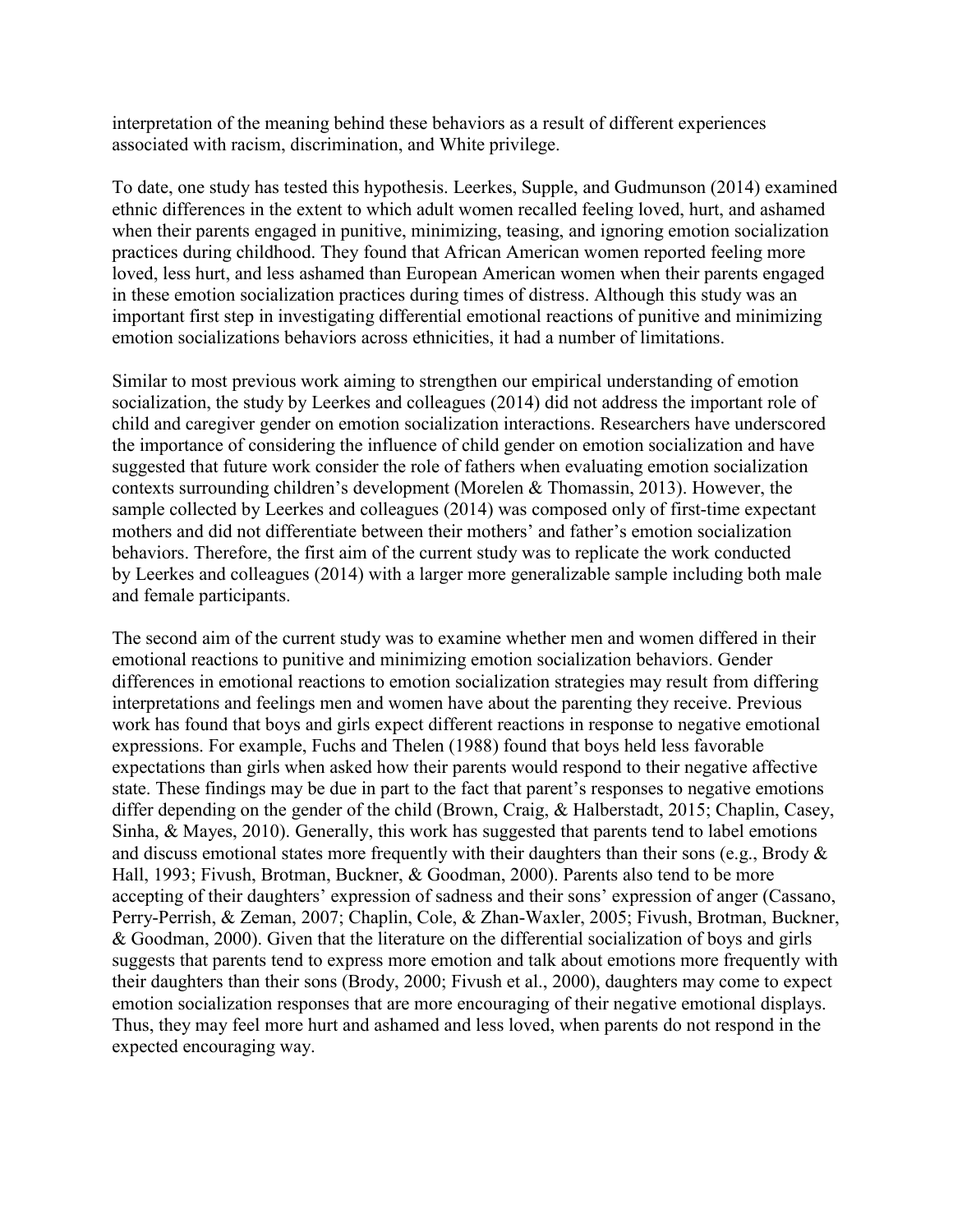Finally, we aimed to examine whether race and gender differences in participants' emotional reactions are comparable for mothers versus fathers. Leerkes and colleagues (2014) asked participants to report on how they felt when their parent(s) engaged in specific emotion socialization practices. As the authors acknowledged, examining parental responses as a composite may mask differences in how adults recall feeling when their mothers versus their fathers engaged in specific emotion socialization practices in childhood. Therefore, the third aim of the current study was to extend this work and examine whether race and gender differences in participants' emotional reactions are comparable for mothers versus fathers.

In sum, in the current study, we aimed to examine (a) whether African American and European American participants differed in their recalled feelings of love, hurt, and shame when their parents engaged in punitive and minimizing emotion socialization practices during childhood; (b) potential gender differences in participants' recalled feelings of love, hurt, and shame when their parents engaged in punitive and minimizing emotion socialization practices during childhood; and (c) whether race and gender differences in participants' recalled emotional reactions to parental emotion socialization are comparable for their mothers versus fathers. Based on prior empirical and theoretical work, we hypothesized that African American participants would recall feeling more loved, less hurt, and less ashamed than European American participants when their parents engaged in punitive and minimizing emotion socialization practices in childhood than European American participants. Because parents tend to be more emotionally open with their daughters, and as a result, daughters may expect greater encouragement of negative emotional displays, we also hypothesized that women would recall feeling more hurt and ashamed and less loved than men when their parents responded in a punitive or minimizing manner. Finally, although exploratory given the absence of prior literature, we hypothesized that ethnic and gender differences would remain the same regardless of whether participants were reporting on their mothers or their fathers.

## **Method**

## Participants

Participants were drawn from a larger sample of 685 college students (72% women; 72% freshman or sophomores) ranging in age from 17 to 53 years old (*M* = 20.51) from a moderate sized Southeastern city in the United States. We restricted the present sample to include only African American (*n* = 196; 70% female, 30% male) and European Americans (*n* = 357; 73% female, 27% male) who were 25 years old or younger (range  $18-25$ ;  $M = 19.67$ ), resulting in a sample of 553 participants (71% freshman and sophomores) who were representative of the overall undergraduate population (66% women; 27% African American). Participants reported on their financial situation when they were growing up; 25% reported "high income," 55% reported "middle income," and 20% selected "low income."

## Procedures

Participants were recruited from classrooms across multiple disciplines and the university cafeteria. Consent forms were summarized by a research assistant and every participant was given a copy to read and sign before participation. Upon signing the consent form, participants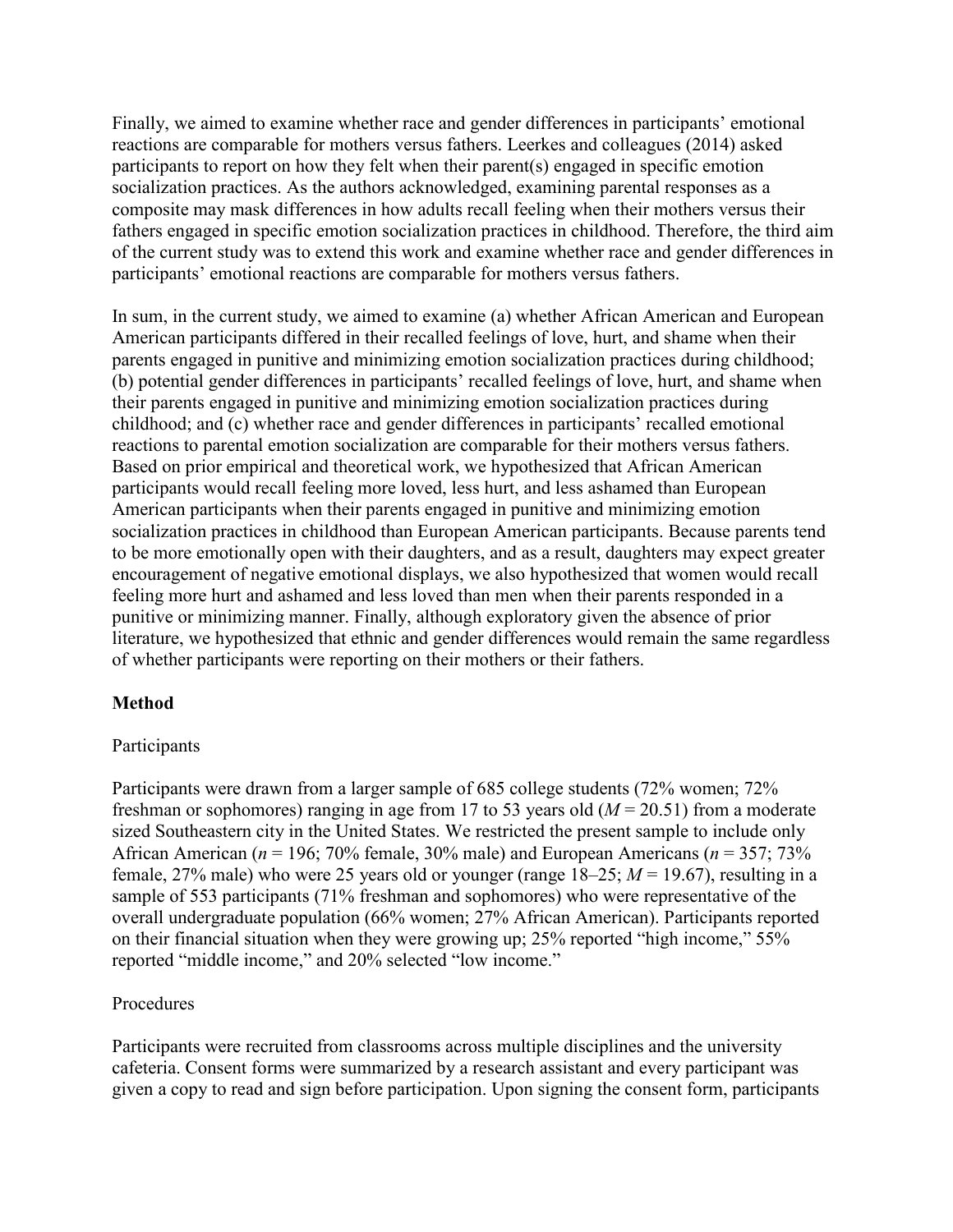completed questionnaires regarding how they were parented during their childhood; their current relationship with their mothers and fathers; and current information about themselves including race, gender, academic level, and childhood family income. For their participation, participants were entered into a drawing for a visa gift card.

## Measures

Participants completed a modified version of the Affective Meaning Questionnaire (AMQ; Leerkes, Supple, & Gudmunson, 2014). The AMQ is designed to assess the way respondents recalled feeling when their parents engaged in specific emotion socialization practices during childhood. In our modified version, participants were presented with two scenarios reflecting two types of emotion socialization practices. The first scenario reflecting the *punishment* of emotion asked participants "If you were upset as a child and your parents scolded you or punished you for being upset by sending you to your room, how much would you feel." The second scenario reflecting the *minimizing* of emotion asked participants "If you were upset as a child and your parents told you that you were overreacting or should keep tighter control of your emotions, how much would you feel." For each scenario, participants rated the extent to which they felt 10 emotions or feelings on a 5-point scale ranging from 1 (*not at all*) to 5 (*very much*) when this occurred during their childhood separately for when their mother and father engaged in this type of behavior. Previous work has indicated that there are three factors for each scenario: *loved* (loved, protected, cared for), *hurt* (hurt, sad, mad), and *ashamed* (ashamed, guilty, bad). The 10th item, felt controlled, did not load on any factor and therefore is not considered in the current analyses. Internal consistency reliabilities (Cronbach's  $\alpha$ ) were calculated separately for African American (range .76 to .86) and European American (range .65 to .86) participants when reporting on both mothers and fathers. Participants' reports of how loved, hurt, and ashamed they felt were highly correlated across the punitive and minimizing scenarios when reporting on both mothers and fathers (correlations ranged from .47 to .58, all  $p < .001$ ). Thus, for each factor (i.e., love, hurt, and shame), an average score for mothers and an average score for fathers across the punitive and minimizing context was used. In total, six scores were calculated: Three scores indicating how loved, hurt, and ashamed participants felt when their mothers responded punitively/minimizing to their emotions and three scores indicating how loved, hurt, and ashamed participants felt when their father responded punitively/minimizing to their emotions.

## **Results**

## Preliminary Analyses

Single imputation in SPSS, Version 20, was implemented to account for missing data. Single imputation is recommended over casewide deletion to prevent biased results and is appropriate in cases with few missing data (<5%; Acock, 2005); and in these data, less than 5% of data were missing overall.

Next, *t*-tests and correlations were calculated to examine the possibility that age, academic level, and past family income should be treated as covariates. There were no significant differences between African American participants and European American participants with regard to age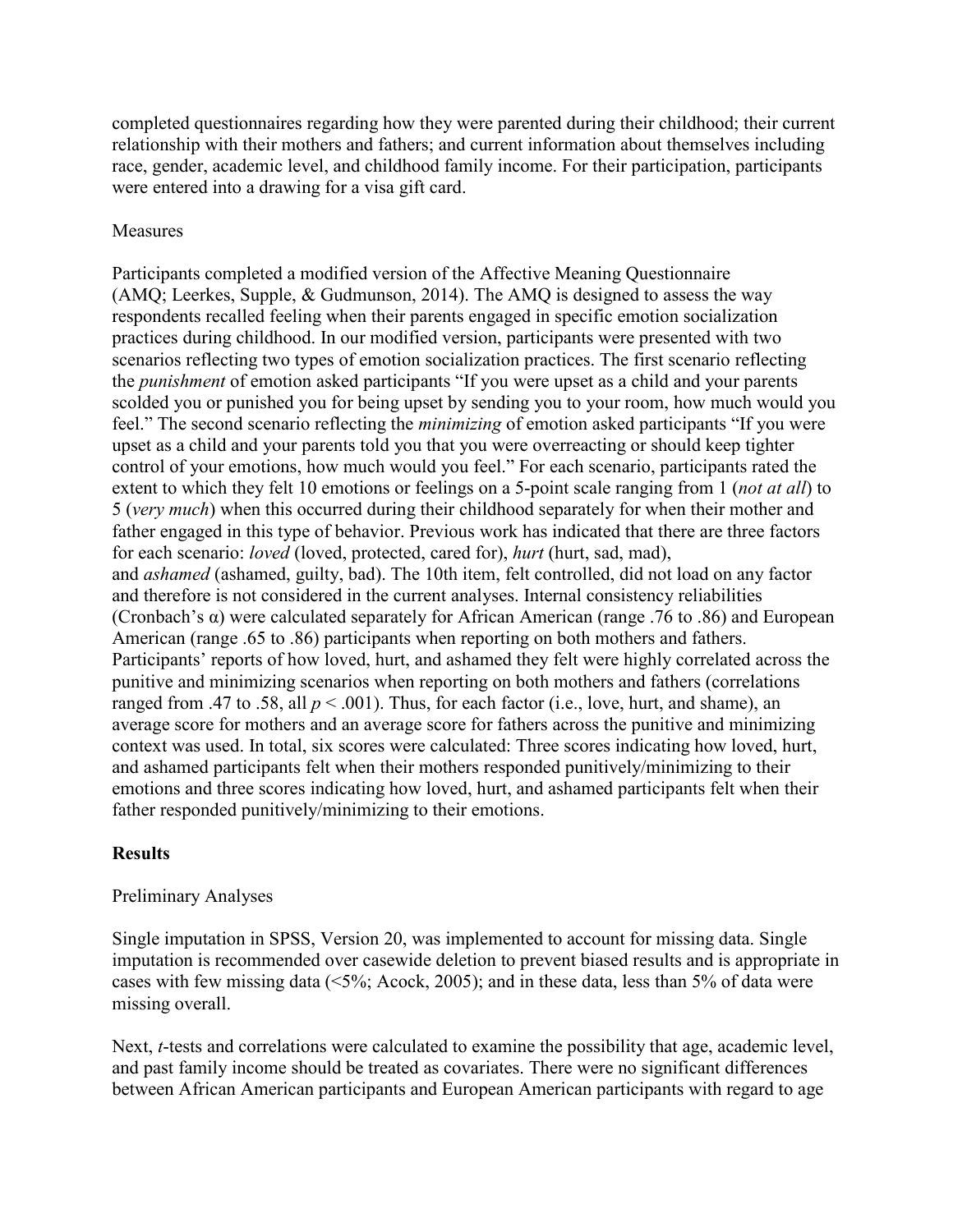or academic level, and neither age nor academic level correlated with remembered emotional responses to parents' punitive/minimizing emotion socialization practices during childhood. Thus, age and academic level were not included as covariates. However, African American participants reported lower levels of past income (*M* = 2.98; *SD*= .68) than European American participants ( $M = 3.13$ ;  $SD = .77$ ),  $t(488) = 2.02$ ,  $p < .05$ . Therefore, past income was controlled for in subsequent analyses.

#### Hypothesis Testing

The hypotheses that there would be gender and ethnic group differences in participants' emotional reactions to punitive and minimizing emotion socialization practices were tested using a multiple univariate analyses approach. Conducting multiple univariate analyses, as opposed to a multivariate analysis, has been suggested as ideal when researchers are primarily interested in explained variation and univariate group contrasts (Huberty & Morris, 1989). To control for potential Type I error that may result from conducting multiple tests, we used Bonferroni adjusted *p* values and considered significant only *F* values for which  $p < .008$  (i.e., .05 divided by 6). Separate analyses were run for mothers and for fathers, given some respondents only reported on one parent and not both (549 reported on their mothers, 500 reported on their fathers, and 496 reported on both). Gender and ethnic group were the fixed factors. The six types of emotional response (loved, hurt, and ashamed) were the dependent variables. Finally, reported past income was included as a covariate. It should be noted, however, that in all models, the findings remained the same with or without past income being included as a covariate. Six analyses of covariance (ANCOVAs), which included the interactions between ethnic group and gender, were run in order to examine the extent to which there were gender or ethnic group differences for each of the three emotional reactions for each parent. Estimated marginal means, controlling for past income, by ethnic group and gender when reporting on both mothers and fathers are reported in Figures 1 and 2.



**Figure 1.** Ethnic group differences in recalled emotional reactions to negative emotion socialization practices by both mothers and fathers.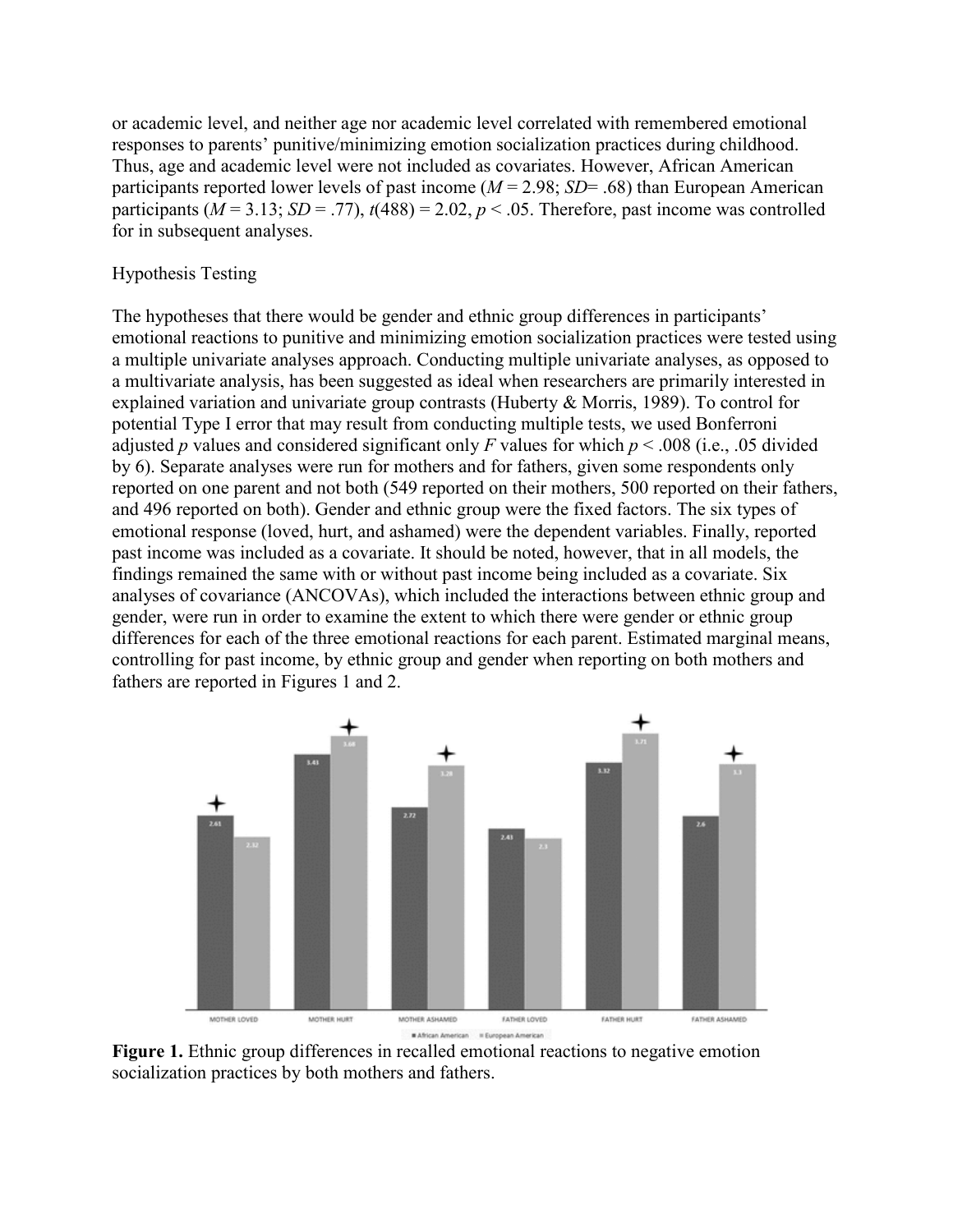

**Figure 2.** Gender differences in recalled emotional reactions to negative emotion socialization practices by both mothers and fathers.

| <b>Reaction to Mothers</b> | Loved  |                   | Hurt      |                 | Ashamed |            |
|----------------------------|--------|-------------------|-----------|-----------------|---------|------------|
|                            | F      | $\eta_{\rho}^2$   | F         | ${\eta_\rho}^2$ | F       | $\eta_p^2$ |
| <b>Ethnicity</b>           | 9.89** | .02               | $8.10***$ | .02             | 31.13** | .06        |
| Gender                     | 14.54  | .03               | 15.45**   | .03             | 1.05    | .00        |
| Ethnicity $\times$ Gender  | 2.43   | .00               | .21       | .00             | .07     | .00        |
| <b>Reaction to Fathers</b> | Loved  |                   | Hurt      |                 | Ashamed |            |
|                            | F      | $\eta_{\rho}^{2}$ | F         | $\eta_{\rho}^2$ | F       | $\eta_p^2$ |
| <b>Ethnicity</b>           | 1.74   | .00               | $16.30**$ | .03             | 40.92** | .08        |
| Gender                     | 9.87** | .02               | 8.42**    | .02             | 1.00    | .00        |
| Ethnicity $\times$ Gender  | .61    | .00               | .01       | .00             | .01     | .00        |

**Table 1.** ANCOVA Results for Both Mothers and Fathers.

Note. Results presented are controlling for participant reported childhood income. However, when income was removed from analyses, results did not significantly change. Bonferroni correction was used to control for type I error and the adjusted significance level was .017; \*\*  $p$  < .005. Partial  $\eta^2$  can be interpreted like R<sup>2</sup> and values of .02, .15, and .35 correspond to small, medium, and large effects respectively (Richardson, 2011).

#### *Emotional reactions to mothers' punitive and minimizing behaviors*

The results of the ANCOVAs testing gender and ethnic group differences in each of the three emotional responses for mothers are reported in Table 1. There was a significant main effect of ethnic group for all three emotional reaction outcome variables. As illustrated in Figure 1, African American participants reported feeling significantly more loved, less hurt, and less ashamed than European American participants in response to mothers' punitive and minimizing emotion socialization practices. These differences were consistent with prediction. There was also a significant main effect of gender for feeling loved and hurt. As illustrated in Figure 2, female participants reported feeling significantly more hurt and less loved than male participants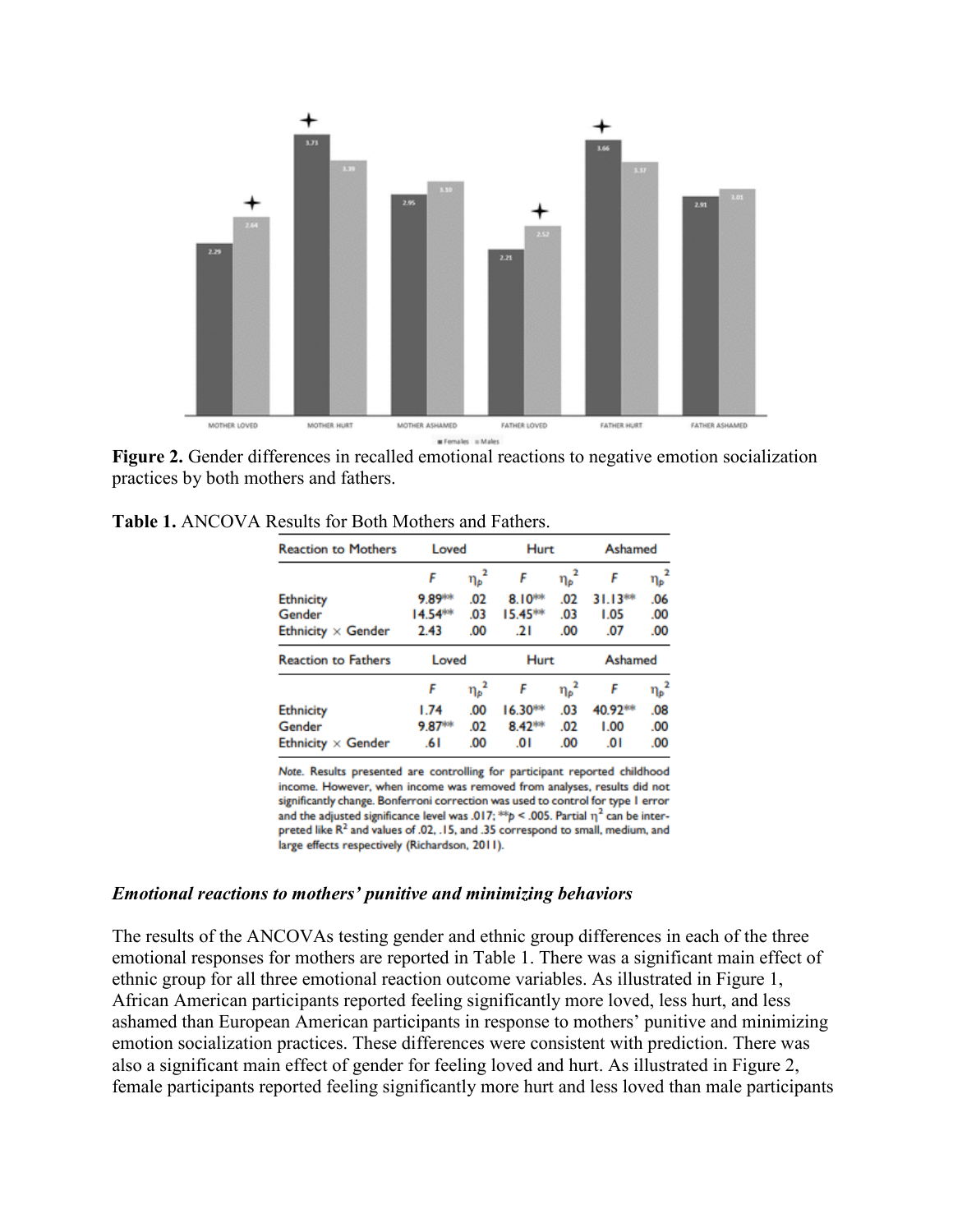in response to mothers' punitive and minimizing emotion socialization practices, and the difference between women and men in feeling ashamed was not significant.

## *Emotional reactions to fathers' punitive and minimizing behaviors*

Table 1 also displays the results of the ANCOVAs testing gender and ethnic group differences in each of the three emotional responses for fathers. Similar to when responding about mothers, and as illustrated in Figure 1, African American participants reported feeling significantly less hurt and less ashamed than European American participants in response to fathers' punitive and minimizing emotion socialization practices. However, reported feelings of love from fathers were not significantly different across ethnic group. Again, similar to when reporting about mothers, there was a significant main effect of gender for feeling loved and hurt. As illustrated in Figure 2, female participants reported feeling significantly more hurt and less loved than male participants in response to punitive and minimizing emotion socialization practices by fathers, and the difference between men and women in feeling ashamed was not significant.

## **Discussion**

The first aim of the current study was to replicate and extended findings from the study conducted by Leerkes and colleagues (2014) by examining differences in how African American and European American participants recalled feeling when their parents engaged in punitive and minimizing emotion socialization practices during childhood. To do this, we used a more generalizable sample containing both male and female participants and asked participants to report separately on their mothers and fathers.

Consistent with prediction and Leerkes and colleagues' (2014) findings, African American participants recalled feeling less hurt and ashamed than European American participants when both mothers and fathers engaged in punitive and minimizing practices. Interestingly, African American participants felt significantly more loved than European American participants when mothers engaged in punitive or minimizing practices, but this difference was not found for fathers. These findings support the view that African American children interpret punitive and minimizing emotion socialization behaviors less negatively than do European American children and this may help explain previously reported ethnic group differences in the effects of punitive and minimizing emotion socialization practices on child functioning (Leerkes et al., 2013; Montague et al., 2003).

The fact that African American participants only recalled feeling more loved than European American participants when mothers engaged in punitive and minimizing was unexpected. Differences between African American mothers and fathers regarding how they use punitive and minimizing responses might be one possible explanation. In a separate study using the same data set (Dunbar, Perry, Cavanaugh, & Leerkes, 2013), we found that African American mothers engaged in much higher levels of supportive responses than they did punitive and minimizing responses. In contrast, African American fathers' supportive responses were more equal to their use of punitive and minimizing responses. Thus, it may be that African American participants only felt more loved when mothers engaged in punitive and minimizing responses because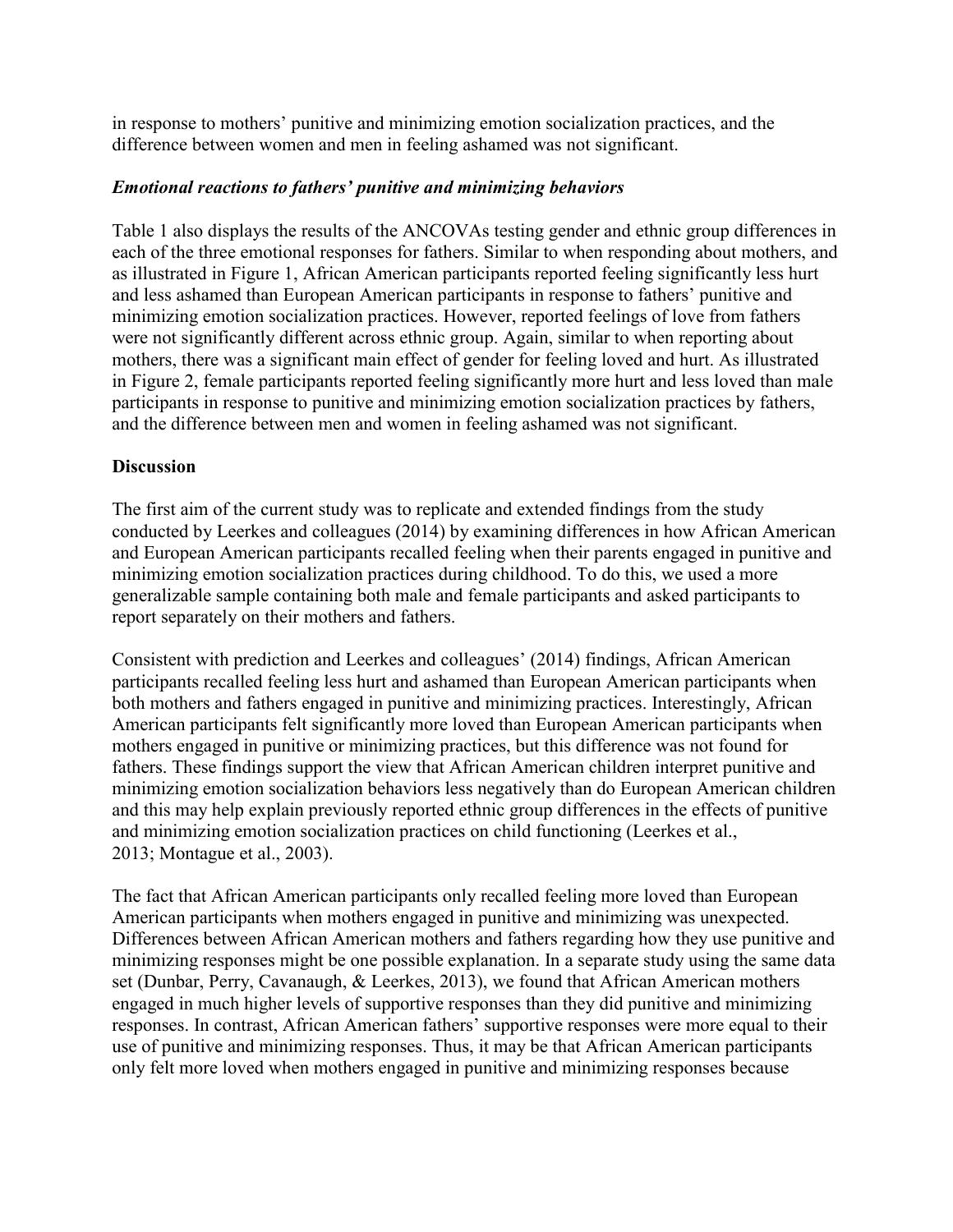mothers' higher levels of supportive responses provide a context for children to interpret punitive and minimizing responses as done out of love and protection.

The largest ethnic group differences were found for recalled feelings of hurt and shame, with European Americans demonstrating higher levels than African Americans. This finding is consistent with the results reported by Leerkes and colleagues (2014) and suggests that European Americans are particularly likely to internalize punitive and minimizing responses to their negative emotions as criticism or a reflection of themselves, which may subsequently put them at a greater risk for experiencing internalizing symptoms such as anxiety or depression (Leerkes et al., 2014).

When investigating potential gender differences, we found that women felt significantly more hurt and less loved than men when both their mothers and their fathers responded in a punitive or minimizing manner to their negative emotions. This finding is consistent with our hypothesis that women may expect more supportive emotion socialization practices that encourage the expression of negative emotion than men, given childhood gender differences in emotion socialization. That is, parents engage in more positive discussions of emotions and express a broader spectrum of emotions with girls than with boys (Brody & Hall, 1993; Fivush et al., 2000). Given these expectations, it is also possible that women may be more sensitive or attune to parents' negative responses. Thus, women may recall feeling more negatively than men when parents' behaviors did not align with their expectations.

It is interesting that this gender difference did not appear for feelings of shame. Rather, both men and women felt comparably ashamed when their parents, both mothers and fathers, engaged in punitive and minimizing responses. That is, men and women are equally likely to feel ashamed of showing their emotions when they have been punished or minimized, but only women are likely to feel less loved and more hurt by the experience. Perhaps this pattern indicates that emotional reactions are context-specific for men, whereas for women, emotional reactions to punitive and minimizing emotion socialization behaviors are broader in nature and threaten their relationship with their parents and their feelings about themselves. Young women are thought to place a higher value on interpersonal relationships than men (Buhrmester & Furman, 1987; Ryan, La Guardia, Solky-Butzel, Chirkov, & Kim, 2005). For example, Kenny and Donaldson (1991) found that a strong emotional bond was more important to the well-being of daughters than sons. If this is the case, it seems likely that minimizing or punitive emotion socialization behaviors that have the potential to disrupt an emotional bond may have a more negative effect on women than on men. Consistent with this view, a strong emotional connection served as a buffer against the negative effects of maternal punitive reactions on anger expression among young women but not young men in this sample (Perry, Cavanaugh, Dunbar, & Leerkes, 2015).

## Limitations and Future Directions

To our knowledge, this is the first study to examine gender differences in emotional reactions to parents' punitive and minimizing emotion socialization practices; thus, additional research and replication in other samples is warranted. Ideally, future work will not rely on retrospective reports of parenting but rather focus on concurrent measures or prospective longitudinal designs.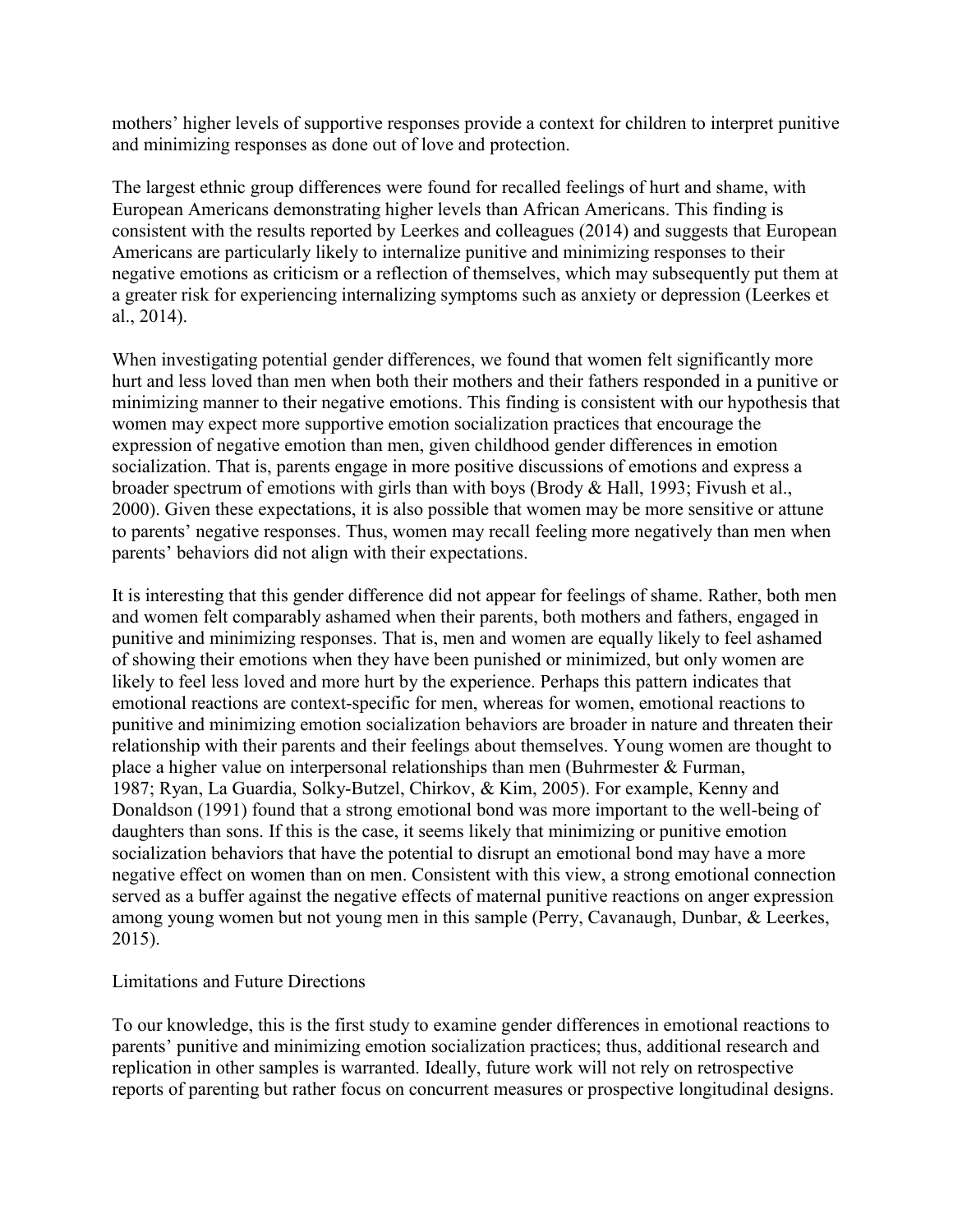Extensions of this work include considering the extent to which parents' use of supportive emotion socialization strategies or the emotional climate of the parent–child relationship influence the affective meaning young adults place on punitive and minimizing emotion socialization. That is, young adults may feel less hurt and ashamed and more loved in response to punitive and minimizing emotion socialization if it occurs in the context of high support or an emotionally warm relationship. Future research should also examine how the link between parental emotion socialization practices and young adults' adjustment may depend upon the affective meaning (i.e., feelings of shame, love, hurt) attributed to specific emotion socialization practices. Finally, considering potential differences in the meaning of emotion socialization in other ethnic groups would be a useful addition to the literature. Within-group and within-family research will provide avenues to further explore how gender plays a role across mothers, fathers, sons, and daughters.

Although the current study replicated and significantly built upon prior work in this area by examining differences by gender and by parent, it is not without limitations. First, a retrospective measure was used to assess how adults recalled feeling when their parents responded to their negative emotions in childhood. It is possible that time and experience have influenced adults' recollections of their parents' behaviors and how they reported feeling during emotional experiences from childhood. However, the way in which adults currently understand and feel about these childhood experiences may be most salient to their current mental health and wellbeing (Montague et al., 2003). Nevertheless, longitudinal research examining ethnic group differences in children's emotional responses to concurrent emotion socialization and links with subsequent outcomes is needed before asserting causal inferences. In addition, although large in size and more representative of the larger population than previous work, the sample used in the current study is one of convenience and composed of students from one university in the southeastern United States, thus somewhat limiting its generalizability.

## **Conclusion**

Building upon previous research, our findings suggest that the extent to which punitive and minimizing emotion socialization practices are a risk factor for subsequent maladjustment may vary across ethnic group. African American participants recalled experiencing their parents' punitive and minimizing practices less negatively than did European American participants as indicated by their reported emotional reactions. The difference in these reactions may be one reason why punitive and minimizing emotion socialization practices appear to be less detrimental for African Americans than European Americans, given the larger societal context. Our findings also shed light on potential gender differences in recalled emotional reactions to parents' emotion socialization behaviors, generally indicating that women may be at greater risk for later psychological maladjustment when experiencing punitive and minimizing emotion socialization behaviors. However, the potential links between specific emotion socialization practices and child outcomes across gender and ethnicity warrant further investigation.

## **Authors' Contribution**

Nicole B. Perry, contributed to conception, design, and analysis; drafted and critically revised article; gave final approval; and agrees to be accountable for all aspects of work ensuring integrity and accuracy. Esther M. Leerkes, contributed to conception, design, and interpretation;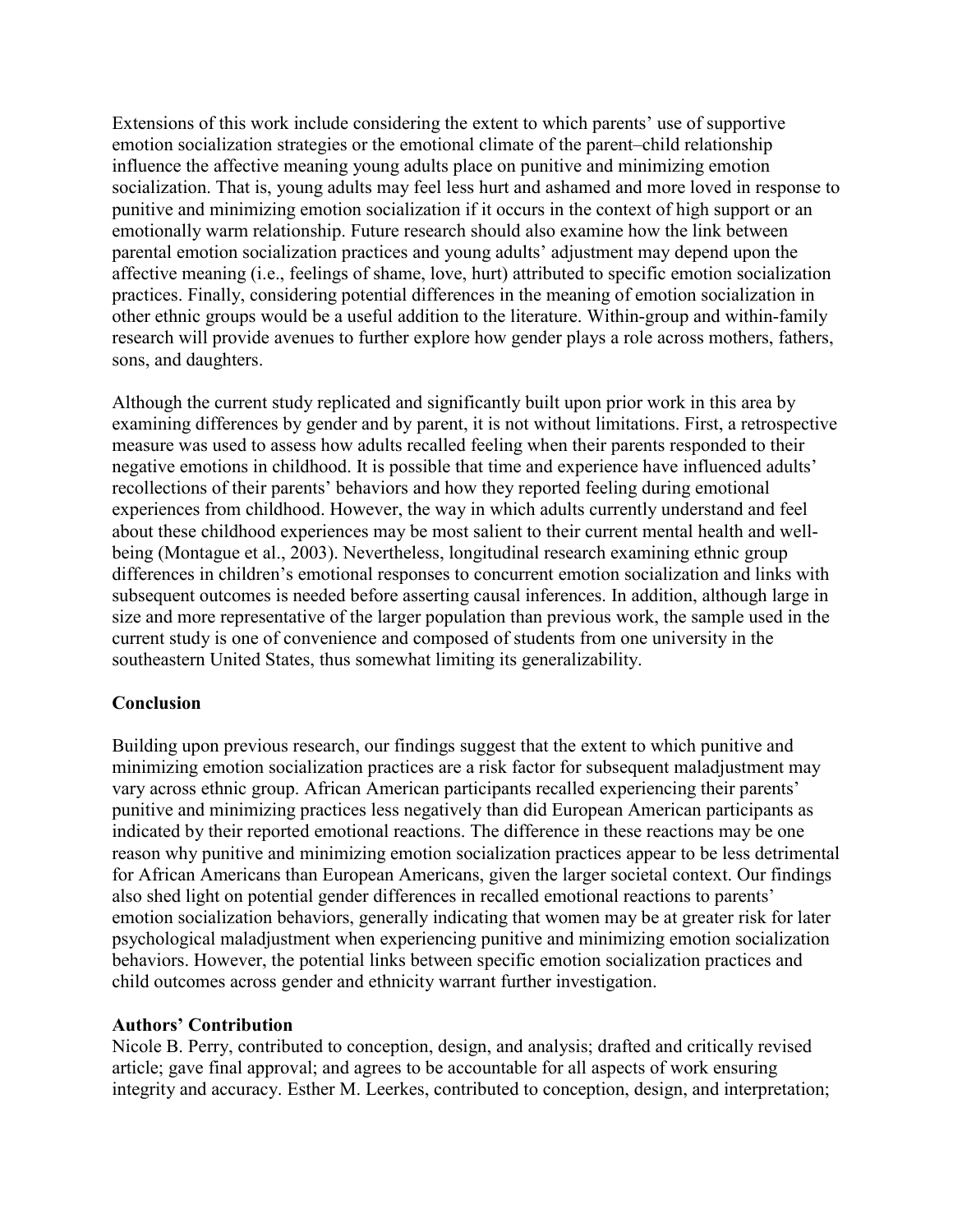critically revised article; gave final approval; and agrees to be accountable for all aspects of work ensuring integrity and accuracy. Angel S. Dunbar contributed to conception and interpretation, critically revised article, gave final approval, and agrees to be accountable for all aspects of work ensuring integrity and accuracy. Alyson M. Cavanaugh contributed to conception and interpretation, critically revised article, gave final approval, and agrees to be accountable for all aspects of work ensuring integrity and accuracy.

## **Declaration of Conflicting Interests**

The authors declared no potential conflicts of interest with respect to the research, authorship, and/or publication of this article.

## **Funding**

The authors received no financial support for the research, authorship, and/or publication of this article.

## **References**

Acock, A. C. (2005). Working with missing values. Journal of Marriage and Family, 67, 1012– 1028. doi:10.1111/j.1741-3737.2005.00191.x [Google Scholar,](http://scholar.google.com/scholar_lookup?hl=en&publication_year=2005&pages=1012-1028&author=A.+C.+Acock&title=Working+with+missing+values&) [Crossref,](http://journals.sagepub.com/servlet/linkout?suffix=bibr1-2167696816653856&dbid=16&doi=10.1177%2F2167696816653856&key=10.1111%2Fj.1741-3737.2005.00191.x) [ISI](http://journals.sagepub.com/servlet/linkout?suffix=bibr1-2167696816653856&dbid=128&doi=10.1177%2F2167696816653856&key=000232608700018)

Brody, L. R. (2000). The socialization of gender differences in emotional expression: Display rules, infant temperament, and differentiation. In Fischer, A. H. (Ed.), Gender and emotion: Social psychological perspectives (pp. 24–47). Cambridge, England: Cambridge University Press. [Google Scholar,](http://scholar.google.com/scholar_lookup?hl=en&publication_year=2000&pages=24-47&author=L.+R.+Brody&title=The+socialization+of+gender+differences+in+emotional+expression%3A+Display+rules%2C+infant+temperament%2C+and+differentiation) [Crossref](http://journals.sagepub.com/servlet/linkout?suffix=bibr2-2167696816653856&dbid=16&doi=10.1177%2F2167696816653856&key=10.1017%2FCBO9780511628191.003)

Brody, L. R., Hall, J. A. (1993). Gender and emotion. In Lewis, M., Haviland, J. M., Lewis, M., Haviland, J. M. (Eds.), Handbook of emotions (pp. 447–460). New York, NY: Guilford Press. [Google Scholar](http://scholar.google.com/scholar_lookup?hl=en&publication_year=1993&pages=447-460&author=L.+R.+Brody&author=J.+A.+Hall&title=Gender+and+emotion)

Brown, G. L., Craig, A. B., Halberstadt, A. G. (2015). Parent gender differences in emotion socialization behaviors vary by ethnicity and child gender. Parenting: Science and Practice, 15, 135–157. doi:10.1080/15295192.2015.1053312 [Google Scholar,](http://scholar.google.com/scholar_lookup?hl=en&publication_year=2015&pages=135-157&author=G.+L.+Brown&author=A.+B.+Craig&author=A.+G.+Halberstadt&title=Parent+gender+differences+in+emotion+socialization+behaviors+vary+by+ethnicity+and+child+gender&) [Crossref,](http://journals.sagepub.com/servlet/linkout?suffix=bibr4-2167696816653856&dbid=16&doi=10.1177%2F2167696816653856&key=10.1080%2F15295192.2015.1053312) [ISI](http://journals.sagepub.com/servlet/linkout?suffix=bibr4-2167696816653856&dbid=128&doi=10.1177%2F2167696816653856&key=000359528600001)

Buhrmester, D., Furman, W. (1987). The development of companionship and intimacy. Child Development, 58, 1101–1113. doi:10.2307/1130550 [Google Scholar,](http://scholar.google.com/scholar_lookup?hl=en&publication_year=1987&pages=1101-1113&author=D.+Buhrmester&author=W.+Furman&title=The+development+of+companionship+and+intimacy&) [Crossref,](http://journals.sagepub.com/servlet/linkout?suffix=bibr5-2167696816653856&dbid=16&doi=10.1177%2F2167696816653856&key=10.2307%2F1130550) [Medline,](http://journals.sagepub.com/servlet/linkout?suffix=bibr5-2167696816653856&dbid=8&doi=10.1177%2F2167696816653856&key=3608659) [ISI](http://journals.sagepub.com/servlet/linkout?suffix=bibr5-2167696816653856&dbid=128&doi=10.1177%2F2167696816653856&key=A1987J305700021)

Cassano, M., Perry-Parrish, C., Zeman, J. (2007). Influence of gender on parental socialization of children's sadness regulation. Social Development, 16, 210–231. doi:10.1111/j.1467- 9507.2007.00381.x [Google Scholar,](http://scholar.google.com/scholar_lookup?hl=en&publication_year=2007&pages=210-231&author=M.+Cassano&author=C.+Perry-Parrish&author=J.+Zeman&title=Influence+of+gender+on+parental+socialization+of+children%E2%80%99s+sadness+regulation&) [Crossref,](http://journals.sagepub.com/servlet/linkout?suffix=bibr6-2167696816653856&dbid=16&doi=10.1177%2F2167696816653856&key=10.1111%2Fj.1467-9507.2007.00381.x) [ISI](http://journals.sagepub.com/servlet/linkout?suffix=bibr6-2167696816653856&dbid=128&doi=10.1177%2F2167696816653856&key=000246040700002)

Chaplin, T. M., Casey, J., Sinha, R., Mayes, L. C. (2010). Gender differences in caregiver emotion socialization of low-income toddlers. New Directions in Child Adolescent Development, 128, 11–27. doi:10.1002/cd.266 [Google Scholar,](http://scholar.google.com/scholar_lookup?hl=en&publication_year=2010&pages=11-27&author=T.+M.+Chaplin&author=J.+Casey&author=R.+Sinha&author=L.+C.+Mayes&title=Gender+differences+in+caregiver+emotion+socialization+of+low-income+toddlers&) [Crossref](http://journals.sagepub.com/servlet/linkout?suffix=bibr7-2167696816653856&dbid=16&doi=10.1177%2F2167696816653856&key=10.1002%2Fcd.266)

Chaplin, T. M., Cole, P. M., Zahn-Waxler, C. (2005). Parental socialization of emotion expression: Gender differences and relations to child adjustment. Emotion, 5, 80–88. doi:10.1037/1528-3542.5.1.80 [Google Scholar,](http://scholar.google.com/scholar_lookup?hl=en&publication_year=2005&pages=80-88&author=T.+M.+Chaplin&author=P.+M.+Cole&author=C.+Zahn-Waxler&title=Parental+socialization+of+emotion+expression%3A+Gender+differences+and+relations+to+child+adjustment&) [Crossref,](http://journals.sagepub.com/servlet/linkout?suffix=bibr8-2167696816653856&dbid=16&doi=10.1177%2F2167696816653856&key=10.1037%2F1528-3542.5.1.80) [Medline,](http://journals.sagepub.com/servlet/linkout?suffix=bibr8-2167696816653856&dbid=8&doi=10.1177%2F2167696816653856&key=15755221) [ISI](http://journals.sagepub.com/servlet/linkout?suffix=bibr8-2167696816653856&dbid=128&doi=10.1177%2F2167696816653856&key=000227768200007)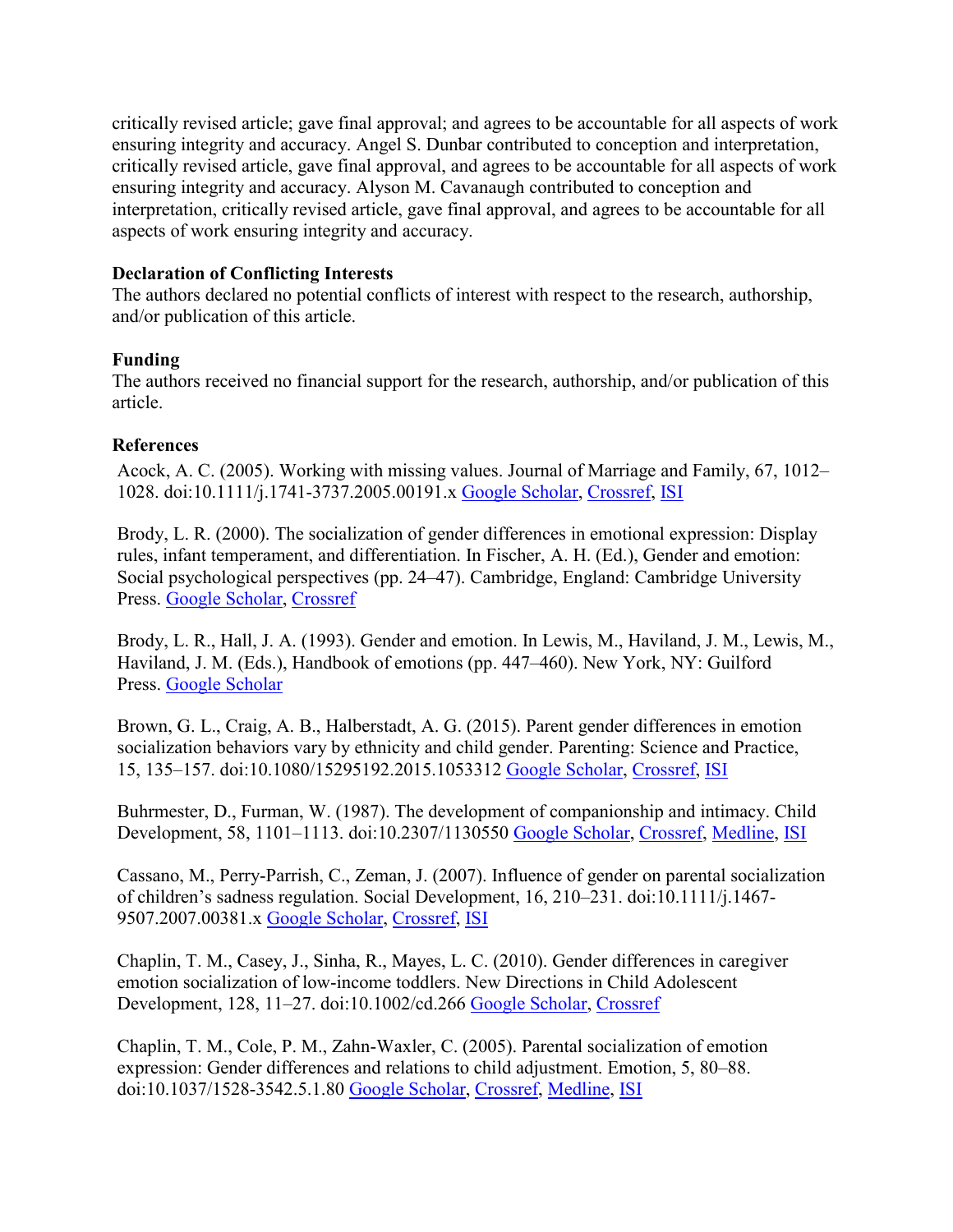Cicchetti, D., Ackerman, B. P., Izard, C. E. (1995). Emotions and emotion regulation in developmental psychopathology. Development and Psychopathology, 7, 1–10. [Google](http://scholar.google.com/scholar_lookup?hl=en&publication_year=1995&pages=1-10&author=D.+Cicchetti&author=B.+P.+Ackerman&author=C.+E.+Izard&title=Emotions+and+emotion+regulation+in+developmental+psychopathology&)  [Scholar,](http://scholar.google.com/scholar_lookup?hl=en&publication_year=1995&pages=1-10&author=D.+Cicchetti&author=B.+P.+Ackerman&author=C.+E.+Izard&title=Emotions+and+emotion+regulation+in+developmental+psychopathology&) [Crossref,](http://journals.sagepub.com/servlet/linkout?suffix=bibr9-2167696816653856&dbid=16&doi=10.1177%2F2167696816653856&key=10.1017%2FS0954579400006301) [ISI](http://journals.sagepub.com/servlet/linkout?suffix=bibr9-2167696816653856&dbid=128&doi=10.1177%2F2167696816653856&key=A1995QW17900001)

Cole, P. M., Deater-Deckard, K. (2009). Emotion regulation, risk, and psychopathology. Journal of Child Psychology and Psychiatry, 50, 1327–1330. doi:10.1111/j.1469- 7610.2009.02180.x [Google Scholar,](http://scholar.google.com/scholar_lookup?hl=en&publication_year=2009&pages=1327-1330&author=P.+M.+Cole&author=K.+Deater-Deckard&title=Emotion+regulation%2C+risk%2C+and+psychopathology&) [Crossref,](http://journals.sagepub.com/servlet/linkout?suffix=bibr10-2167696816653856&dbid=16&doi=10.1177%2F2167696816653856&key=10.1111%2Fj.1469-7610.2009.02180.x) [Medline,](http://journals.sagepub.com/servlet/linkout?suffix=bibr10-2167696816653856&dbid=8&doi=10.1177%2F2167696816653856&key=19843190) [ISI](http://journals.sagepub.com/servlet/linkout?suffix=bibr10-2167696816653856&dbid=128&doi=10.1177%2F2167696816653856&key=000270829100001)

Cole, P. M., Tan, P. Z. (2007). Emotion socialization from a cultural perspective. In Grusec, J. E., Hastings, P. D. (Eds.), Handbook of socialization: Theory and research (pp. 516–542). New York, NY: Guilford Press. [Google Scholar](http://scholar.google.com/scholar_lookup?hl=en&publication_year=2007&pages=516-542&author=P.+M.+Cole&author=P.+Z.+Tan&title=Emotion+socialization+from+a+cultural+perspective)

DeBoard-Lucas, R. L., Fosco, G. M., Raynor, S. R., Grych, J. H. (2010). Interparental conflict in context: Exploring relations between parenting processes and children's conflict appraisals. Journal of Clinical Child and Adolescent Psychology, 39, 163–175. doi:10.1080/15374410903532593 [Google Scholar,](http://scholar.google.com/scholar_lookup?hl=en&publication_year=2010&pages=163-175&author=R.+L.+DeBoard-Lucas&author=G.+M.+Fosco&author=S.+R.+Raynor&author=J.+H.+Grych&title=Interparental+conflict+in+context%3A+Exploring+relations+between+parenting+processes+and+children%E2%80%99s+conflict+appraisals&) [Crossref,](http://journals.sagepub.com/servlet/linkout?suffix=bibr12-2167696816653856&dbid=16&doi=10.1177%2F2167696816653856&key=10.1080%2F15374410903532593) [Medline,](http://journals.sagepub.com/servlet/linkout?suffix=bibr12-2167696816653856&dbid=8&doi=10.1177%2F2167696816653856&key=20390808) [ISI](http://journals.sagepub.com/servlet/linkout?suffix=bibr12-2167696816653856&dbid=128&doi=10.1177%2F2167696816653856&key=000276347300002)

Denham, S. A., Bassett, H. H., Wyatt, T. (2007). The socialization of emotional competence. In Grusec, J. E., Hastings, P. D., Grusec, J. E., Hastings, P. D. (Eds.), Handbook of socialization: Theory and research (pp. 614–637). New York, NY: Guilford Press. [Google Scholar](http://scholar.google.com/scholar_lookup?hl=en&publication_year=2007&pages=614-637&author=S.+A.+Denham&author=H.+H.+Bassett&author=T.+Wyatt&title=The+socialization+of+emotional+competence)

Denham, S., Mitchell-Copeland, J., Strandberg, K., Auerbach, S., Blair, K. (1997). Parental contributions to preschoolers' emotional competence: Direct and indirect effects. Motivation and Emotion, 21, 65–86. [Google Scholar,](http://scholar.google.com/scholar_lookup?hl=en&publication_year=1997&pages=65-86&author=S.+Denham&author=J.+Mitchell-Copeland&author=K.+Strandberg&author=S.+Auerbach&author=K.+Blair&title=Parental+contributions+to+preschoolers%E2%80%99+emotional+competence%3A+Direct+and+indirect+effects&) [Crossref,](http://journals.sagepub.com/servlet/linkout?suffix=bibr14-2167696816653856&dbid=16&doi=10.1177%2F2167696816653856&key=10.1023%2FA%3A1024426431247) [ISI](http://journals.sagepub.com/servlet/linkout?suffix=bibr14-2167696816653856&dbid=128&doi=10.1177%2F2167696816653856&key=A1997XE04800005)

Dunbar, A. S., Perry, N. B., Cavanaugh, A. M., Leerkes, E. M. (2015). African American parents' racial and emotion socialization profiles and young adults' emotional adaptation. Cultural Diversity And Ethnic Minority Psychology, 21, 409–419. doi:10.1037/a0037546 [Google Scholar,](http://scholar.google.com/scholar_lookup?hl=en&publication_year=2015&pages=409-419&author=A.+S.+Dunbar&author=N.+B.+Perry&author=A.+M.+Cavanaugh&author=E.+M.+Leerkes&title=African+American+parents%E2%80%99+racial+and+emotion+socialization+profiles+and+young+adults%E2%80%99+emotional+adaptation&) [Crossref,](http://journals.sagepub.com/servlet/linkout?suffix=bibr15-2167696816653856&dbid=16&doi=10.1177%2F2167696816653856&key=10.1037%2Fa0037546) [Medline,](http://journals.sagepub.com/servlet/linkout?suffix=bibr15-2167696816653856&dbid=8&doi=10.1177%2F2167696816653856&key=25090149) [ISI](http://journals.sagepub.com/servlet/linkout?suffix=bibr15-2167696816653856&dbid=128&doi=10.1177%2F2167696816653856&key=000357814900011)

Eisenberg, N., Cumberland, A., Spinrad, T. L. (1998). Parental socialization of emotion. Psychological Inquiry, 9, 241–273. doi:10.1207/s15327965pli0904\_1 [Google](http://scholar.google.com/scholar_lookup?hl=en&publication_year=1998&pages=241-273&author=N.+Eisenberg&author=A.+Cumberland&author=T.+L.+Spinrad&title=Parental+socialization+of+emotion&)  [Scholar,](http://scholar.google.com/scholar_lookup?hl=en&publication_year=1998&pages=241-273&author=N.+Eisenberg&author=A.+Cumberland&author=T.+L.+Spinrad&title=Parental+socialization+of+emotion&) [Crossref,](http://journals.sagepub.com/servlet/linkout?suffix=bibr16-2167696816653856&dbid=16&doi=10.1177%2F2167696816653856&key=10.1207%2Fs15327965pli0904_1) [Medline,](http://journals.sagepub.com/servlet/linkout?suffix=bibr16-2167696816653856&dbid=8&doi=10.1177%2F2167696816653856&key=16865170) [ISI](http://journals.sagepub.com/servlet/linkout?suffix=bibr16-2167696816653856&dbid=128&doi=10.1177%2F2167696816653856&key=000079554600001)

Eisenberg, N., Fabes, R. (1994). Mothers' reactions to children's negative emotions: Relations to children's temperament and anger behavior. Merrill-Palmer Quarterly, 40, 138–156. [Google](http://scholar.google.com/scholar_lookup?hl=en&publication_year=1994&pages=138-156&author=N.+Eisenberg&author=R.+Fabes&title=Mothers%E2%80%99+reactions+to+children%E2%80%99s+negative+emotions%3A+Relations+to+children%E2%80%99s+temperament+and+anger+behavior&)  [Scholar,](http://scholar.google.com/scholar_lookup?hl=en&publication_year=1994&pages=138-156&author=N.+Eisenberg&author=R.+Fabes&title=Mothers%E2%80%99+reactions+to+children%E2%80%99s+negative+emotions%3A+Relations+to+children%E2%80%99s+temperament+and+anger+behavior&) [ISI](http://journals.sagepub.com/servlet/linkout?suffix=bibr17-2167696816653856&dbid=128&doi=10.1177%2F2167696816653856&key=A1994MU22700009)

Eisenberg, N., Fabes, R., Schaller, M., Carlo, G. (1991). The relations of parental characteristics and practices to children's vicarious emotional responding. Child Development, 62, 1393– 1408. [Google Scholar,](http://scholar.google.com/scholar_lookup?hl=en&publication_year=1991&pages=1393-1408&author=N.+Eisenberg&author=R.+Fabes&author=M.+Schaller&author=G.+Carlo&title=The+relations+of+parental+characteristics+and+practices+to+children%E2%80%99s+vicarious+emotional+responding&) [Crossref,](http://journals.sagepub.com/servlet/linkout?suffix=bibr18-2167696816653856&dbid=16&doi=10.1177%2F2167696816653856&key=10.2307%2F1130814) [Medline,](http://journals.sagepub.com/servlet/linkout?suffix=bibr18-2167696816653856&dbid=8&doi=10.1177%2F2167696816653856&key=1786723) [ISI](http://journals.sagepub.com/servlet/linkout?suffix=bibr18-2167696816653856&dbid=128&doi=10.1177%2F2167696816653856&key=A1991GX30000013)

Eisenberg, N., Fabes, R. A., Carlo, G., Karbon, M. (1992). Emotional responsivity to others: Behavioral correlates and socialization antecedents. In Eisenberg, N., Fabes, R. A. (Eds.), Emotion and its regulation in early development (pp. 57–73). San Francisco, CA: Jossey-Bass. [Google Scholar,](http://scholar.google.com/scholar_lookup?hl=en&publication_year=1992&pages=57-73&author=N.+Eisenberg&author=R.+A.+Fabes&author=G.+Carlo&author=M.+Karbon&title=Emotion+and+its+regulation+in+early+development) [Crossref](http://journals.sagepub.com/servlet/linkout?suffix=bibr19-2167696816653856&dbid=16&doi=10.1177%2F2167696816653856&key=10.1002%2Fcd.23219925506)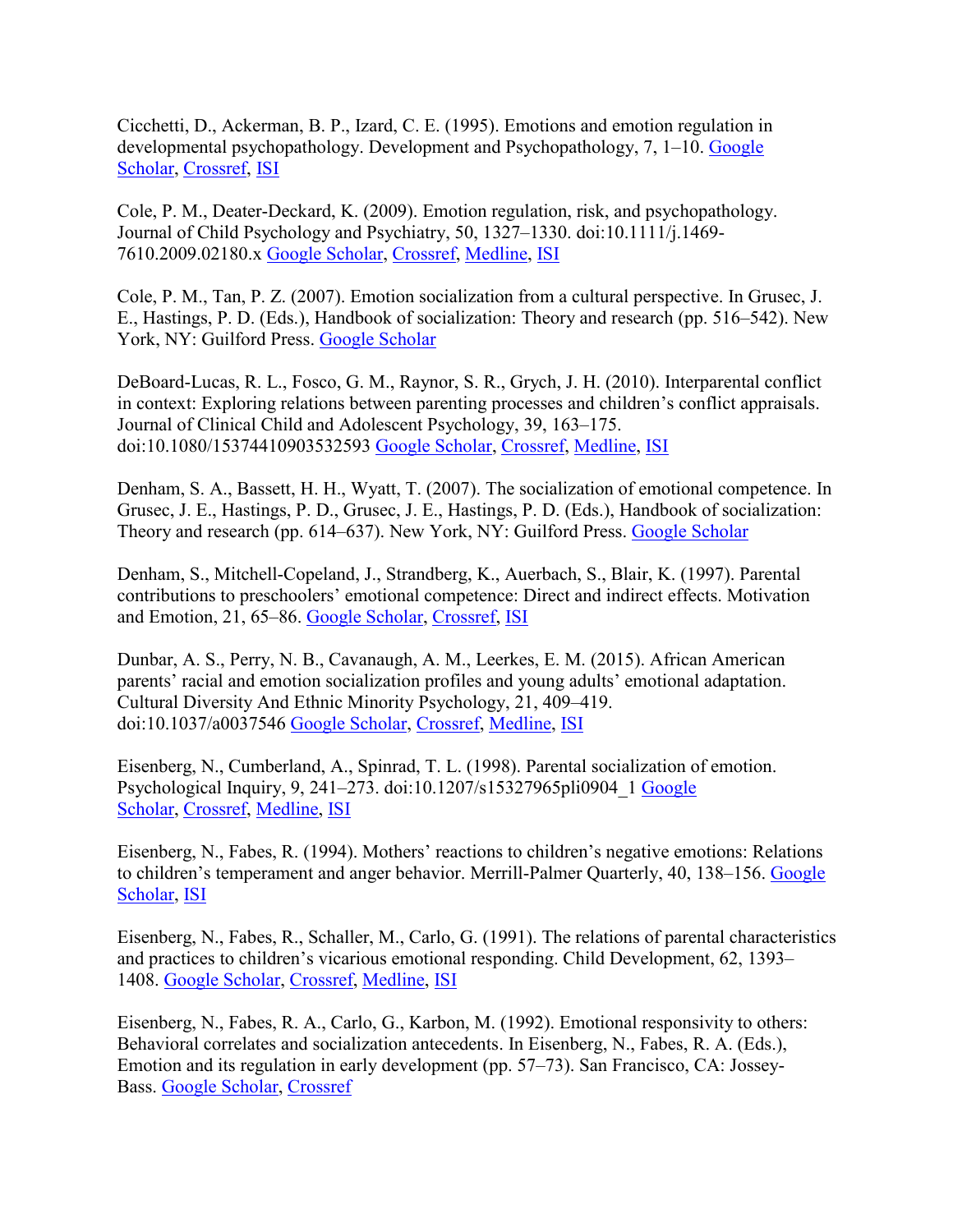Eisenberg, N., Fabes, R. A., Murphy, B. C. (1996). Parents' reactions to children's negative emotions: Relations to children's social competence and comforting behavior. Child Development, 67, 2227–2247. doi:10.2307/1131620 [Google Scholar,](http://scholar.google.com/scholar_lookup?hl=en&publication_year=1996&pages=2227-2247&author=N.+Eisenberg&author=R.+A.+Fabes&author=B.+C.+Murphy&title=Parents%E2%80%99+reactions+to+children%E2%80%99s+negative+emotions%3A+Relations+to+children%E2%80%99s+social+competence+and+comforting+behavior&) [Crossref,](http://journals.sagepub.com/servlet/linkout?suffix=bibr20-2167696816653856&dbid=16&doi=10.1177%2F2167696816653856&key=10.2307%2F1131620) [Medline,](http://journals.sagepub.com/servlet/linkout?suffix=bibr20-2167696816653856&dbid=8&doi=10.1177%2F2167696816653856&key=9022240) [ISI](http://journals.sagepub.com/servlet/linkout?suffix=bibr20-2167696816653856&dbid=128&doi=10.1177%2F2167696816653856&key=A1996WE65500021)

Eisenberg, N., Fabes, R. A., Shepard, S. A., Guthrie, I. K., Murphy, B. C., Reiser, M. (1999). Parental reactions to children's negative emotions: Longitudinal relations to quality of children's social functioning. Child Development, 70, 513–534. doi:10.1111/1467- 8624.00037 [Google Scholar,](http://scholar.google.com/scholar_lookup?hl=en&publication_year=1999&pages=513-534&author=N.+Eisenberg&author=R.+A.+Fabes&author=S.+A.+Shepard&author=I.+K.+Guthrie&author=B.+C.+Murphy&author=M.+Reiser&title=Parental+reactions+to+children%E2%80%99s+negative+emotions%3A+Longitudinal+relations+to+quality+of+children%E2%80%99s+social+functioning&) [Crossref,](http://journals.sagepub.com/servlet/linkout?suffix=bibr21-2167696816653856&dbid=16&doi=10.1177%2F2167696816653856&key=10.1111%2F1467-8624.00037) [Medline,](http://journals.sagepub.com/servlet/linkout?suffix=bibr21-2167696816653856&dbid=8&doi=10.1177%2F2167696816653856&key=10218267) [ISI](http://journals.sagepub.com/servlet/linkout?suffix=bibr21-2167696816653856&dbid=128&doi=10.1177%2F2167696816653856&key=000079798000018)

Fivush, R., Brotman, M. A., Buckner, J. P., Goodman, S. H. (2000). Gender differences in parent–child emotion narratives. Sex Roles, 42, 233–253. doi:10.1023/A:1007091207068 [Google Scholar,](http://scholar.google.com/scholar_lookup?hl=en&publication_year=2000&pages=233-253&author=R.+Fivush&author=M.+A.+Brotman&author=J.+P.+Buckner&author=S.+H.+Goodman&title=Gender+differences+in+parent%E2%80%93child+emotion+narratives&) [Crossref,](http://journals.sagepub.com/servlet/linkout?suffix=bibr22-2167696816653856&dbid=16&doi=10.1177%2F2167696816653856&key=10.1023%2FA%3A1007091207068) [ISI](http://journals.sagepub.com/servlet/linkout?suffix=bibr22-2167696816653856&dbid=128&doi=10.1177%2F2167696816653856&key=000087803400005)

Fuchs, D., Thelen, M. H. (1988). Children's expected interpersonal consequences of communicating their affective state and reported likelihood of expression. Child Development, 59, 1314–1322. doi:10.2307/1130494 [Google Scholar,](http://scholar.google.com/scholar_lookup?hl=en&publication_year=1988&pages=1314-1322&author=D.+Fuchs&author=M.+H.+Thelen&title=Children%E2%80%99s+expected+interpersonal+consequences+of+communicating+their+affective+state+and+reported+likelihood+of+expression&) [Crossref,](http://journals.sagepub.com/servlet/linkout?suffix=bibr23-2167696816653856&dbid=16&doi=10.1177%2F2167696816653856&key=10.2307%2F1130494) [Medline,](http://journals.sagepub.com/servlet/linkout?suffix=bibr23-2167696816653856&dbid=8&doi=10.1177%2F2167696816653856&key=3168642) [ISI](http://journals.sagepub.com/servlet/linkout?suffix=bibr23-2167696816653856&dbid=128&doi=10.1177%2F2167696816653856&key=A1988Q198300014)

Garside, R., Klimes-Dougan, B. (2002). Socialization of discrete negative emotions: Gender differences and links with psychological distress. Sex Roles, 47, 115–128. doi:10.1023/A:1021090904785 [Google Scholar,](http://scholar.google.com/scholar_lookup?hl=en&publication_year=2002&pages=115-128&author=R.+Garside&author=B.+Klimes-Dougan&title=Socialization+of+discrete+negative+emotions%3A+Gender+differences+and+links+with+psychological+distress&) [Crossref,](http://journals.sagepub.com/servlet/linkout?suffix=bibr24-2167696816653856&dbid=16&doi=10.1177%2F2167696816653856&key=10.1023%2FA%3A1021090904785) [ISI](http://journals.sagepub.com/servlet/linkout?suffix=bibr24-2167696816653856&dbid=128&doi=10.1177%2F2167696816653856&key=000179202000002)

Gottman, J. M., Katz, L., Hooven, C. (1996). Parental meta-emotion philosophy and the emotional life of families: Theoretical models and preliminary data. Journal of Family Psychology, 10, 243–268. doi:10.1037/0893-3200.10.3.243 [Google Scholar,](http://scholar.google.com/scholar_lookup?hl=en&publication_year=1996&pages=243-268&author=J.+M.+Gottman&author=L.+Katz&author=C.+Hooven&title=Parental+meta-emotion+philosophy+and+the+emotional+life+of+families%3A+Theoretical+models+and+preliminary+data&) [Crossref,](http://journals.sagepub.com/servlet/linkout?suffix=bibr25-2167696816653856&dbid=16&doi=10.1177%2F2167696816653856&key=10.1037%2F0893-3200.10.3.243) [ISI](http://journals.sagepub.com/servlet/linkout?suffix=bibr25-2167696816653856&dbid=128&doi=10.1177%2F2167696816653856&key=A1996VH25400001)

Halberstadt, A. G., Craig, A. B., Lozada, F. T., Brown, G. L. (2011, April). Parents' beliefs, behaviors, and the relationships between them: Differences and similarities by ethnicity and education. Symposium presentation presented at the biennial meeting of the Society for Research in Child Development, Montreal, CA. [Google Scholar](http://scholar.google.com/scholar_lookup?hl=en&publication_year=2011&author=A.+G.+Halberstadt&author=A.+B.+Craig&author=F.+T.+Lozada&author=G.+L.+Brown&title=Parents%E2%80%99+beliefs%2C+behaviors%2C+and+the+relationships+between+them%3A+Differences+and+similarities+by+ethnicity+and+education)

Hastings, P. D., Nuselovici, J. N., Utendale, W. T., Coutya, J., McShane, K. E., Sullivan, C. (2008). Applying the polyvagal theory to children's emotion regulation: Social context, socialization, and adjustment. Biological Psychology, 79, 299–306. doi:10.1016/j.biopsycho.2008.07.005 [Google Scholar,](http://scholar.google.com/scholar_lookup?hl=en&publication_year=2008&pages=299-306&author=P.+D.+Hastings&author=J.+N.+Nuselovici&author=W.+T.+Utendale&author=J.+Coutya&author=K.+E.+McShane&author=C.+Sullivan&title=Applying+the+polyvagal+theory+to+children%E2%80%99s+emotion+regulation%3A+Social+context%2C+socialization%2C+and+adjustment&) [Crossref,](http://journals.sagepub.com/servlet/linkout?suffix=bibr27-2167696816653856&dbid=16&doi=10.1177%2F2167696816653856&key=10.1016%2Fj.biopsycho.2008.07.005) [Medline,](http://journals.sagepub.com/servlet/linkout?suffix=bibr27-2167696816653856&dbid=8&doi=10.1177%2F2167696816653856&key=18722499) [ISI](http://journals.sagepub.com/servlet/linkout?suffix=bibr27-2167696816653856&dbid=128&doi=10.1177%2F2167696816653856&key=000261275300003)

Huberty, C. J., Morris, J. D. (1989). Multivariate analysis versus multiple univariate analyses. Psychological Bulletin, 105, 302–308. doi:10.1037/0033-2909.105.2.302 [Google](http://scholar.google.com/scholar_lookup?hl=en&publication_year=1989&pages=302-308&author=C.+J.+Huberty&author=J.+D.+Morris&title=Multivariate+analysis+versus+multiple+univariate+analyses&)  [Scholar,](http://scholar.google.com/scholar_lookup?hl=en&publication_year=1989&pages=302-308&author=C.+J.+Huberty&author=J.+D.+Morris&title=Multivariate+analysis+versus+multiple+univariate+analyses&) [Crossref,](http://journals.sagepub.com/servlet/linkout?suffix=bibr28-2167696816653856&dbid=16&doi=10.1177%2F2167696816653856&key=10.1037%2F0033-2909.105.2.302) [ISI](http://journals.sagepub.com/servlet/linkout?suffix=bibr28-2167696816653856&dbid=128&doi=10.1177%2F2167696816653856&key=A1989T661000007)

Jones, S., Eisenberg, N., Fabes, R. A., MacKinnon, D. P. (2002). Parents' reactions to elementary school children's negative emotions: Relations to social and emotional functioning at school. Merrill-Palmer Quarterly, 48, 133–159. doi:10.1353/mpq.2002.0007 [Google](http://scholar.google.com/scholar_lookup?hl=en&publication_year=2002&pages=133-159&author=S.+Jones&author=N.+Eisenberg&author=R.+A.+Fabes&author=D.+P.+MacKinnon&title=Parents%E2%80%99+reactions+to+elementary+school+children%E2%80%99s+negative+emotions%3A+Relations+to+social+and+emotional+functioning+at+school&)  [Scholar,](http://scholar.google.com/scholar_lookup?hl=en&publication_year=2002&pages=133-159&author=S.+Jones&author=N.+Eisenberg&author=R.+A.+Fabes&author=D.+P.+MacKinnon&title=Parents%E2%80%99+reactions+to+elementary+school+children%E2%80%99s+negative+emotions%3A+Relations+to+social+and+emotional+functioning+at+school&) [Crossref,](http://journals.sagepub.com/servlet/linkout?suffix=bibr29-2167696816653856&dbid=16&doi=10.1177%2F2167696816653856&key=10.1353%2Fmpq.2002.0007) [ISI](http://journals.sagepub.com/servlet/linkout?suffix=bibr29-2167696816653856&dbid=128&doi=10.1177%2F2167696816653856&key=000175193100002)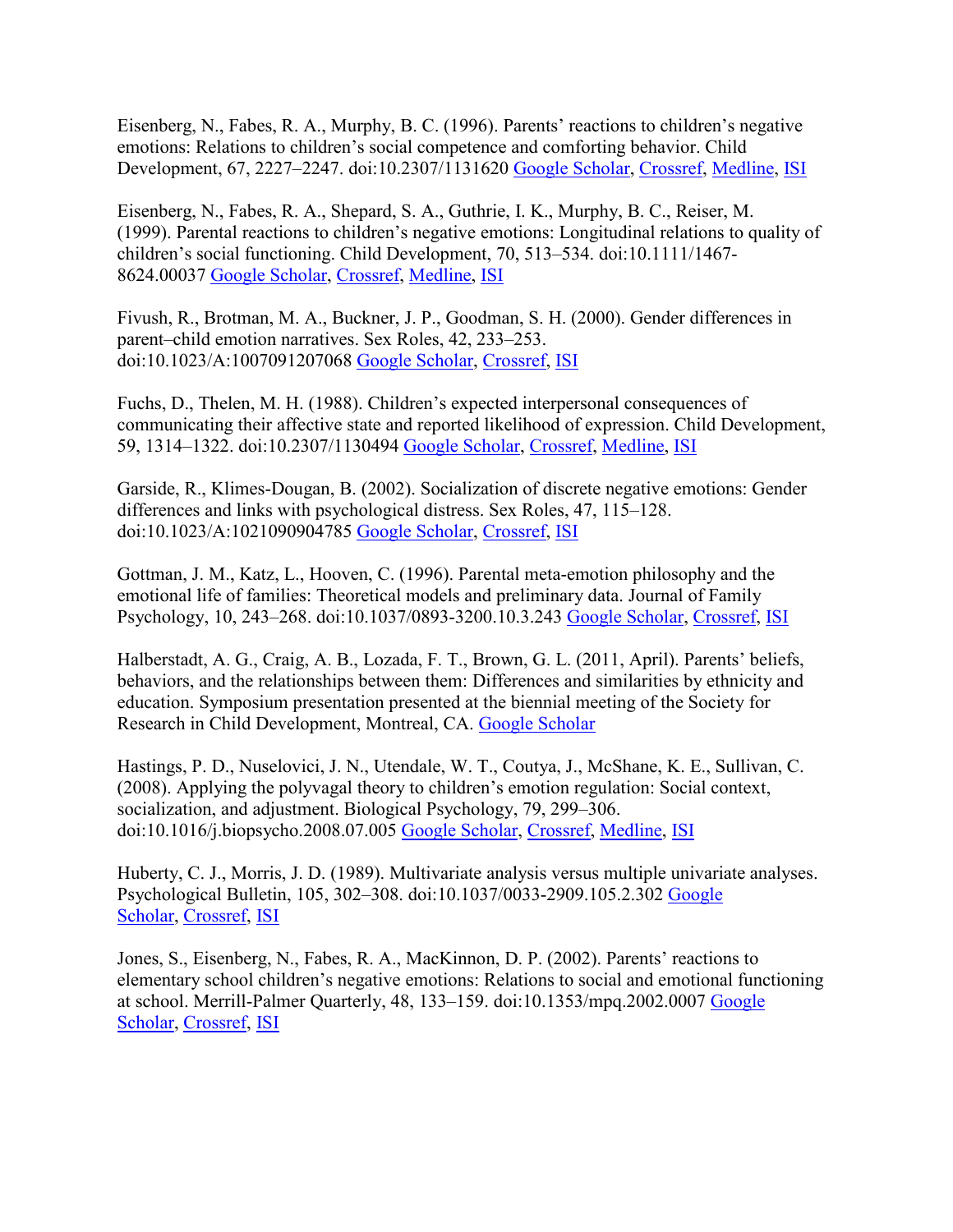Kang, S. K., Chasteen, A. L. (2009). Beyond the double-jeopardy hypothesis: Assessing emotion on the faces of multiply-categorizable targets of prejudice. Journal of Experimental Social Psychology, 45, 1281–1285. [Google Scholar,](http://scholar.google.com/scholar_lookup?hl=en&publication_year=2009&pages=1281-1285&author=S.+K.+Kang&author=A.+L.+Chasteen&title=Beyond+the+double-jeopardy+hypothesis%3A+Assessing+emotion+on+the+faces+of+multiply-categorizable+targets+of+prejudice&) [Crossref,](http://journals.sagepub.com/servlet/linkout?suffix=bibr30-2167696816653856&dbid=16&doi=10.1177%2F2167696816653856&key=10.1016%2Fj.jesp.2009.07.002) [ISI](http://journals.sagepub.com/servlet/linkout?suffix=bibr30-2167696816653856&dbid=128&doi=10.1177%2F2167696816653856&key=000272320100017)

Kenny, M. E., Donaldson, G. A. (1991). Contributions of parental attachment and family structure to the social and psychological functioning of first-year college students. Journal of Counseling Psychology, 38, 479–486. doi:10.1037/0022-0167.38.4.479 [Google](http://scholar.google.com/scholar_lookup?hl=en&publication_year=1991&pages=479-486&author=M.+E.+Kenny&author=G.+A.+Donaldson&title=Contributions+of+parental+attachment+and+family+structure+to+the+social+and+psychological+functioning+of+first-year+college+students&)  [Scholar,](http://scholar.google.com/scholar_lookup?hl=en&publication_year=1991&pages=479-486&author=M.+E.+Kenny&author=G.+A.+Donaldson&title=Contributions+of+parental+attachment+and+family+structure+to+the+social+and+psychological+functioning+of+first-year+college+students&) [Crossref,](http://journals.sagepub.com/servlet/linkout?suffix=bibr31-2167696816653856&dbid=16&doi=10.1177%2F2167696816653856&key=10.1037%2F0022-0167.38.4.479) [ISI](http://journals.sagepub.com/servlet/linkout?suffix=bibr31-2167696816653856&dbid=128&doi=10.1177%2F2167696816653856&key=A1991GK15200013)

Klimes-Dougan, B., Brand, A. E., Zahn-Waxler, C., Usher, B., Hastings, P. D., Kendziora, K., Garside, R. B. (2007). Parental emotion socialization in adolescence: Differences in sex, age and problem status. Social Development, 16, 326–342. doi:10.1111/j.1467- 9507.2007.00387.x [Google Scholar,](http://scholar.google.com/scholar_lookup?hl=en&publication_year=2007&pages=326-342&author=B.+Klimes-Dougan&author=A.+E.+Brand&author=C.+Zahn-Waxler&author=B.+Usher&author=P.+D.+Hastings&author=K.+Kendziora&author=R.+B.+Garside&title=Parental+emotion+socialization+in+adolescence%3A+Differences+in+sex%2C+age+and+problem+status&) [Crossref,](http://journals.sagepub.com/servlet/linkout?suffix=bibr32-2167696816653856&dbid=16&doi=10.1177%2F2167696816653856&key=10.1111%2Fj.1467-9507.2007.00387.x) [ISI](http://journals.sagepub.com/servlet/linkout?suffix=bibr32-2167696816653856&dbid=128&doi=10.1177%2F2167696816653856&key=000246040700008)

Leerkes, E. M., Siepak, K. J. (2006). Attachment linked predictors of women's emotional and cognitive responses to infant distress. Attachment & Human Development, 8, 11–32. doi:10.1080/14616730600594450 [Google Scholar,](http://scholar.google.com/scholar_lookup?hl=en&publication_year=2006&pages=11-32&author=E.+M.+Leerkes&author=K.+J.+Siepak&title=Attachment+linked+predictors+of+women%E2%80%99s+emotional+and+cognitive+responses+to+infant+distress&) [Crossref,](http://journals.sagepub.com/servlet/linkout?suffix=bibr33-2167696816653856&dbid=16&doi=10.1177%2F2167696816653856&key=10.1080%2F14616730600594450) [Medline,](http://journals.sagepub.com/servlet/linkout?suffix=bibr33-2167696816653856&dbid=8&doi=10.1177%2F2167696816653856&key=16581621) [ISI](http://journals.sagepub.com/servlet/linkout?suffix=bibr33-2167696816653856&dbid=128&doi=10.1177%2F2167696816653856&key=000236863000002)

Leerkes, E. M., Supple, A. J., Gudmunson, J. A. (2014). Ethnic differences in women's emotional reactions to parental nonsupportive emotion socialization. Marriage & Family Review, 50, 435–446. doi:10.1080/01494929.2014.897671 [Google Scholar,](http://scholar.google.com/scholar_lookup?hl=en&publication_year=2014&pages=435-446&author=E.+M.+Leerkes&author=A.+J.+Supple&author=J.+A.+Gudmunson&title=Ethnic+differences+in+women%E2%80%99s+emotional+reactions+to+parental+nonsupportive+emotion+socialization&) [Crossref,](http://journals.sagepub.com/servlet/linkout?suffix=bibr34-2167696816653856&dbid=16&doi=10.1177%2F2167696816653856&key=10.1080%2F01494929.2014.897671) [Medline](http://journals.sagepub.com/servlet/linkout?suffix=bibr34-2167696816653856&dbid=8&doi=10.1177%2F2167696816653856&key=25419018)

Leerkes, E. M., Supple, A. J., Su, J., Cavanaugh, A. (2013). Links between childhood emotion socialization and adult well-being: Similarities and differences for African American and European American women. Journal of Family Issues, 36, 1854–1877. doi:0192513X13505567 [Google Scholar,](http://scholar.google.com/scholar_lookup?hl=en&publication_year=2013&pages=1854-1877&author=E.+M.+Leerkes&author=A.+J.+Supple&author=J.+Su&author=A.+Cavanaugh&title=Links+between+childhood+emotion+socialization+and+adult+well-being%3A+Similarities+and+differences+for+African+American+and+European+American+women&) [SAGE Journals,](http://journals.sagepub.com/doi/10.1177/0192513X13505567) [ISI](http://journals.sagepub.com/servlet/linkout?suffix=bibr35-2167696816653856&dbid=128&doi=10.1177%2F2167696816653856&key=000362344400006)

Montague, D., Magai, C., Consedine, N., Gillespie, M. (2003). Attachment in African American and European American older adults: The roles of early life socialization and religiosity. Attachment & Human Development, 5, 188–214. [Google](http://scholar.google.com/scholar_lookup?hl=en&publication_year=2003&pages=188-214&author=D.+Montague&author=C.+Magai&author=N.+Consedine&author=M.+Gillespie&title=Attachment+in+African+American+and+European+American+older+adults%3A+The+roles+of+early+life+socialization+and+religiosity&)  [Scholar,](http://scholar.google.com/scholar_lookup?hl=en&publication_year=2003&pages=188-214&author=D.+Montague&author=C.+Magai&author=N.+Consedine&author=M.+Gillespie&title=Attachment+in+African+American+and+European+American+older+adults%3A+The+roles+of+early+life+socialization+and+religiosity&) [Crossref,](http://journals.sagepub.com/servlet/linkout?suffix=bibr36-2167696816653856&dbid=16&doi=10.1177%2F2167696816653856&key=10.1080%2F1461673031000108487) [Medline](http://journals.sagepub.com/servlet/linkout?suffix=bibr36-2167696816653856&dbid=8&doi=10.1177%2F2167696816653856&key=12791566)

Morelen, D., Thomassin, K. (2013). Emotion socialization and ethnicity: An examination of practices and outcomes in African American, Asian American, and Latin American families. Yale Journal of Biology and Medicine, 86, 168–178. [Google Scholar,](http://scholar.google.com/scholar_lookup?hl=en&publication_year=2013&pages=168-178&author=D.+Morelen&author=K.+Thomassin&title=Emotion+socialization+and+ethnicity%3A+An+examination+of+practices+and+outcomes+in+African+American%2C+Asian+American%2C+and+Latin+American+families&) [Medline](http://journals.sagepub.com/servlet/linkout?suffix=bibr37-2167696816653856&dbid=8&doi=10.1177%2F2167696816653856&key=23766738)

Morris, A., Silk, J. S., Steinberg, L., Myers, S. S., Robinson, L. (2007). The role of the family context in the development of emotion regulation. Social Development, 16, 361–388. doi:10.1111/j.1467-9507.2007.00389.x [Google Scholar,](http://scholar.google.com/scholar_lookup?hl=en&publication_year=2007&pages=361-388&author=A.+Morris&author=J.+S.+Silk&author=L.+Steinberg&author=S.+S.+Myers&author=L.+Robinson&title=The+role+of+the+family+context+in+the+development+of+emotion+regulation&) [Crossref,](http://journals.sagepub.com/servlet/linkout?suffix=bibr38-2167696816653856&dbid=16&doi=10.1177%2F2167696816653856&key=10.1111%2Fj.1467-9507.2007.00389.x) [Medline,](http://journals.sagepub.com/servlet/linkout?suffix=bibr38-2167696816653856&dbid=8&doi=10.1177%2F2167696816653856&key=19756175) [ISI](http://journals.sagepub.com/servlet/linkout?suffix=bibr38-2167696816653856&dbid=128&doi=10.1177%2F2167696816653856&key=000246040700010)

Nelson, J., Leerkes, E. M., Perry, N., O'Brien, M., Calkins, S. D., Marcovitch, S. (2013). Associations between mothers' emotion socialization practices and child competence vary in African American and European American families. Manuscript accepted for publication. Social Development. [Google Scholar,](http://scholar.google.com/scholar_lookup?hl=en&publication_year=2013&author=J.+Nelson&author=E.+M.+Leerkes&author=N.+Perry&author=M.+O%E2%80%99Brien&author=S.+D.+Calkins&author=S.+Marcovitch&title=Associations+between+mothers%E2%80%99+emotion+socialization+practices+and+child+competence+vary+in+African+American+and+European+American+families&) [Crossref,](http://journals.sagepub.com/servlet/linkout?suffix=bibr39-2167696816653856&dbid=16&doi=10.1177%2F2167696816653856&key=10.1111%2Fj.1467-9507.2012.00673.x) [Medline,](http://journals.sagepub.com/servlet/linkout?suffix=bibr39-2167696816653856&dbid=8&doi=10.1177%2F2167696816653856&key=23914076) [ISI](http://journals.sagepub.com/servlet/linkout?suffix=bibr39-2167696816653856&dbid=128&doi=10.1177%2F2167696816653856&key=000321589100004)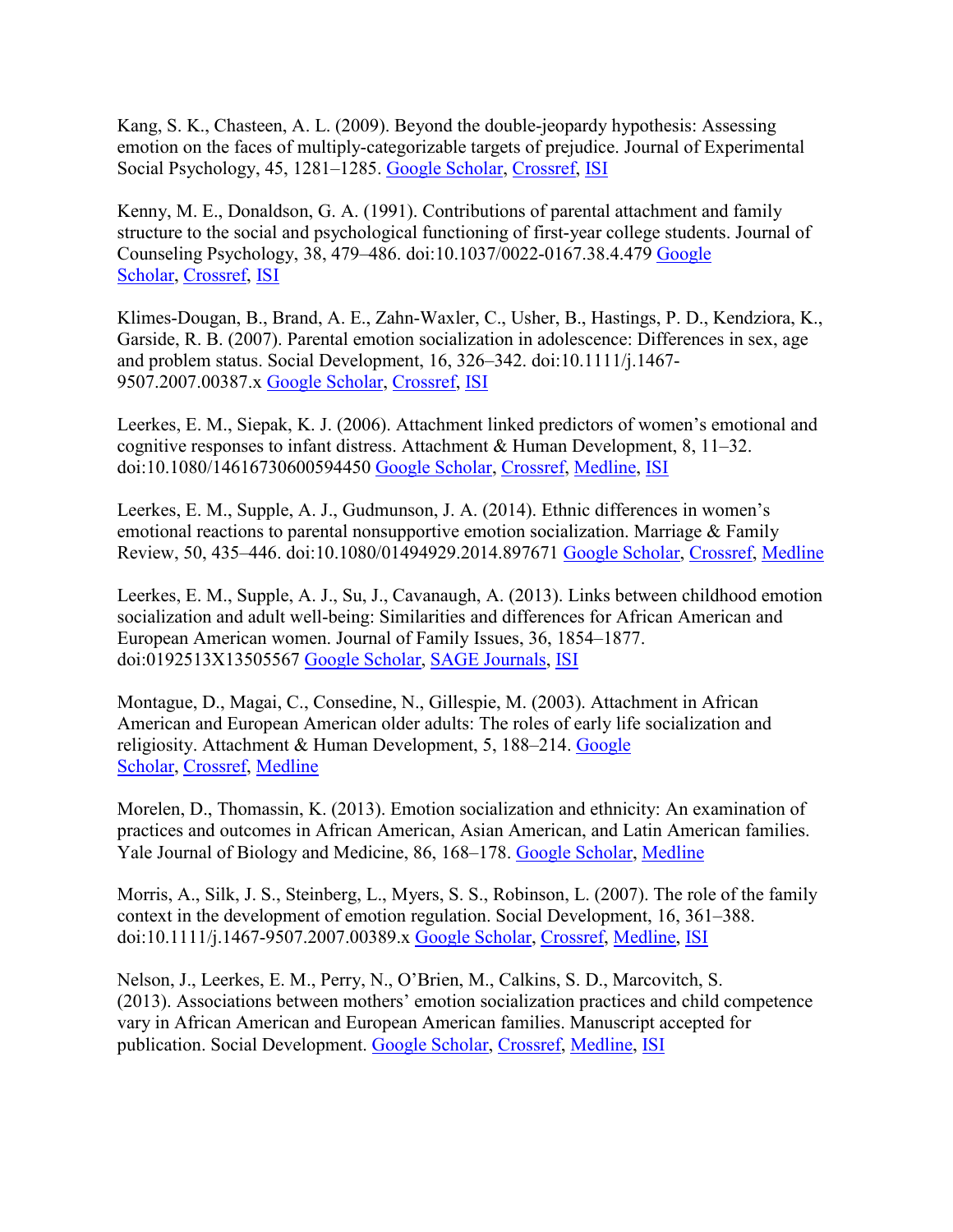Odom, E. C., Garrett-Peters, P., Vernon-Feagans, L. (2014). Racial discrimination as a correlate of African American mothers' emotion talk to young children. Journal of Family Issues, 37, 970–996. doi:10.1177/0192513X14521196 [Google Scholar,](http://scholar.google.com/scholar_lookup?hl=en&publication_year=2014&pages=970-996&author=E.+C.+Odom&author=P.+Garrett-Peters&author=L.+Vernon-Feagans&title=Racial+discrimination+as+a+correlate+of+African+American+mothers%E2%80%99+emotion+talk+to+young+children&) [SAGE Journals,](http://journals.sagepub.com/doi/10.1177/0192513X14521196) [ISI](http://journals.sagepub.com/servlet/linkout?suffix=bibr40-2167696816653856&dbid=128&doi=10.1177%2F2167696816653856&key=000373500300005)

Ogbu, J. U. (1981). Origins of human competence: A cultural-ecological perspective. Child Development, 52, 413–429. doi:10.2307/1129158 [Google Scholar,](http://scholar.google.com/scholar_lookup?hl=en&publication_year=1981&pages=413-429&author=J.+U.+Ogbu&title=Origins+of+human+competence%3A+A+cultural-ecological+perspective&) [Crossref,](http://journals.sagepub.com/servlet/linkout?suffix=bibr41-2167696816653856&dbid=16&doi=10.1177%2F2167696816653856&key=10.2307%2F1129158) [ISI](http://journals.sagepub.com/servlet/linkout?suffix=bibr41-2167696816653856&dbid=128&doi=10.1177%2F2167696816653856&key=A1981LX49900002)

O'Neal, C. R., Magai, C. (2005). Do parents respond in different ways when children feel different emotions? The emotional context of parenting. Development and Psychopathology, 17, 467–487. doi:10.1017/S0954579405050224 [Google Scholar,](http://scholar.google.com/scholar_lookup?hl=en&publication_year=2005&pages=467-487&author=C.+R.+O%E2%80%99Neal&author=C.+Magai&title=Do+parents+respond+in+different+ways+when+children+feel+different+emotions%3F+The+emotional+context+of+parenting&) [Crossref,](http://journals.sagepub.com/servlet/linkout?suffix=bibr42-2167696816653856&dbid=16&doi=10.1177%2F2167696816653856&key=10.1017%2FS0954579405050224) [Medline,](http://journals.sagepub.com/servlet/linkout?suffix=bibr42-2167696816653856&dbid=8&doi=10.1177%2F2167696816653856&key=16761554) [ISI](http://journals.sagepub.com/servlet/linkout?suffix=bibr42-2167696816653856&dbid=128&doi=10.1177%2F2167696816653856&key=000229244700009)

Perry, N. B., Cavanaugh, A. M., Dunbar, A. S., Leerkes, E. M. (2015). Maternal punitive reactions to children's negative emotions and young adult trait anger: Effect of gender and emotional closeness. Marriage & Family Review, 51, 229–245. doi:10.1080/01494929.2015.1031421 [Google Scholar,](http://scholar.google.com/scholar_lookup?hl=en&publication_year=2015&pages=229-245&author=N.+B.+Perry&author=A.+M.+Cavanaugh&author=A.+S.+Dunbar&author=E.+M.+Leerkes&title=Maternal+punitive+reactions+to+children%E2%80%99s+negative+emotions+and+young+adult+trait+anger%3A+Effect+of+gender+and+emotional+closeness&) [Crossref,](http://journals.sagepub.com/servlet/linkout?suffix=bibr43-2167696816653856&dbid=16&doi=10.1177%2F2167696816653856&key=10.1080%2F01494929.2015.1031421) [Medline](http://journals.sagepub.com/servlet/linkout?suffix=bibr43-2167696816653856&dbid=8&doi=10.1177%2F2167696816653856&key=26568644)

Ramsden, S., Hubbard, J. (2002). Family expressiveness and parental emotion coaching: Their role in children's emotion regulation and aggression. Journal of Abnormal Child Psychology, 30, 657–667. [Google Scholar,](http://scholar.google.com/scholar_lookup?hl=en&publication_year=2002&pages=657-667&author=S.+Ramsden&author=J.+Hubbard&title=Family+expressiveness+and+parental+emotion+coaching%3A+Their+role+in+children%E2%80%99s+emotion+regulation+and+aggression&) [Crossref,](http://journals.sagepub.com/servlet/linkout?suffix=bibr44-2167696816653856&dbid=16&doi=10.1177%2F2167696816653856&key=10.1023%2FA%3A1020819915881) [Medline,](http://journals.sagepub.com/servlet/linkout?suffix=bibr44-2167696816653856&dbid=8&doi=10.1177%2F2167696816653856&key=12481978) [ISI](http://journals.sagepub.com/servlet/linkout?suffix=bibr44-2167696816653856&dbid=128&doi=10.1177%2F2167696816653856&key=000178817000009)

Richardson, J. (2011). Eta squared and partial eta squared as measures of effect size in educational research. Educational Research Review, 6, 135–147. doi:10.1016/j.edurev.2010.12.001 [Google Scholar,](http://scholar.google.com/scholar_lookup?hl=en&publication_year=2011&pages=147&author=J.+Richardson&title=Eta+squared+and+partial+eta+squared+as+measures+of+effect+size+in+educational+research&) [Crossref,](http://journals.sagepub.com/servlet/linkout?suffix=bibr45-2167696816653856&dbid=16&doi=10.1177%2F2167696816653856&key=10.1016%2Fj.edurev.2010.12.001) [ISI](http://journals.sagepub.com/servlet/linkout?suffix=bibr45-2167696816653856&dbid=128&doi=10.1177%2F2167696816653856&key=000293051700004)

Ryan, R. M., La Guardia, J. G., Solky-Butzel, J., Chirkov, V., Kim, Y. (2005). On the interpersonal regulation of emotions: Emotional reliance across gender, relationships, and cultures. Personal Relationships, 12, 145–163. doi:10.1111/j.1350-4126.2005.00106.x [Google](http://scholar.google.com/scholar_lookup?hl=en&publication_year=2005&pages=145-163&author=R.+M.+Ryan&author=J.+G.+La+Guardia&author=J.+Solky-Butzel&author=V.+Chirkov&author=Y.+Kim&title=On+the+interpersonal+regulation+of+emotions%3A+Emotional+reliance+across+gender%2C+relationships%2C+and+cultures&)  [Scholar,](http://scholar.google.com/scholar_lookup?hl=en&publication_year=2005&pages=145-163&author=R.+M.+Ryan&author=J.+G.+La+Guardia&author=J.+Solky-Butzel&author=V.+Chirkov&author=Y.+Kim&title=On+the+interpersonal+regulation+of+emotions%3A+Emotional+reliance+across+gender%2C+relationships%2C+and+cultures&) [Crossref,](http://journals.sagepub.com/servlet/linkout?suffix=bibr46-2167696816653856&dbid=16&doi=10.1177%2F2167696816653856&key=10.1111%2Fj.1350-4126.2005.00106.x) [ISI](http://journals.sagepub.com/servlet/linkout?suffix=bibr46-2167696816653856&dbid=128&doi=10.1177%2F2167696816653856&key=000227072300008)

Saarni, C. (1993). Socialization of emotion. In Lewis, M., Haviland, J. M. (Eds.), Handbook of emotions (pp. 435–446). New York, NY: Guilford Press. [Google Scholar](http://scholar.google.com/scholar_lookup?hl=en&publication_year=1993&pages=435-446&author=C.+Saarni&title=Socialization+of+emotion)

Shaffer, A., Suveg, C., Thomassin, K., Bradbury, L. L. (2012). Emotion socialization in the context of family risks: Links to child emotion regulation. Journal of Child and Family Studies, 21, 917–924. doi:10.1007/s10826-011-9551-3 [Google Scholar,](http://scholar.google.com/scholar_lookup?hl=en&publication_year=2012&pages=917-924&author=A.+Shaffer&author=C.+Suveg&author=K.+Thomassin&author=L.+L.+Bradbury&title=Emotion+socialization+in+the+context+of+family+risks%3A+Links+to+child+emotion+regulation&) [Crossref,](http://journals.sagepub.com/servlet/linkout?suffix=bibr48-2167696816653856&dbid=16&doi=10.1177%2F2167696816653856&key=10.1007%2Fs10826-011-9551-3) [ISI](http://journals.sagepub.com/servlet/linkout?suffix=bibr48-2167696816653856&dbid=128&doi=10.1177%2F2167696816653856&key=000310895100004)

Smith, M., Walden, T. (2001). An exploration of African American preschool-aged children's behavioral regulation in emotionally arousing situations. Child Study Journal, 31, 13– 45. [Google Scholar](http://scholar.google.com/scholar_lookup?hl=en&publication_year=2001&pages=13-45&author=M.+Smith&author=T.+Walden&title=An+exploration+of+African+American+preschool-aged+children%E2%80%99s+behavioral+regulation+in+emotionally+arousing+situations&)

Stevenson, H. C., Herrero-Taylor, T., Cameron, R., Davis, G. Y. (2002). "Mitigating instigation": Cultural phenomenological influences of anger and fighting among "big-boned" and "baby-faced" African American youth. Journal of Youth and Adolescence, 31, 473– 485. [Google Scholar,](http://scholar.google.com/scholar_lookup?hl=en&publication_year=2002&pages=473-485&author=H.+C.+Stevenson&author=T.+Herrero-Taylor&author=R.+Cameron&author=G.+Y.+Davis&title=%E2%80%9CMitigating+instigation%E2%80%9D%3A+Cultural+phenomenological+influences+of+anger+and+fighting+among+%E2%80%9Cbig-boned%E2%80%9D+and+%E2%80%9Cbaby-faced%E2%80%9D+African+American+youth&) [Crossref,](http://journals.sagepub.com/servlet/linkout?suffix=bibr50-2167696816653856&dbid=16&doi=10.1177%2F2167696816653856&key=10.1023%2FA%3A1020267221683) [ISI](http://journals.sagepub.com/servlet/linkout?suffix=bibr50-2167696816653856&dbid=128&doi=10.1177%2F2167696816653856&key=000177986500007)